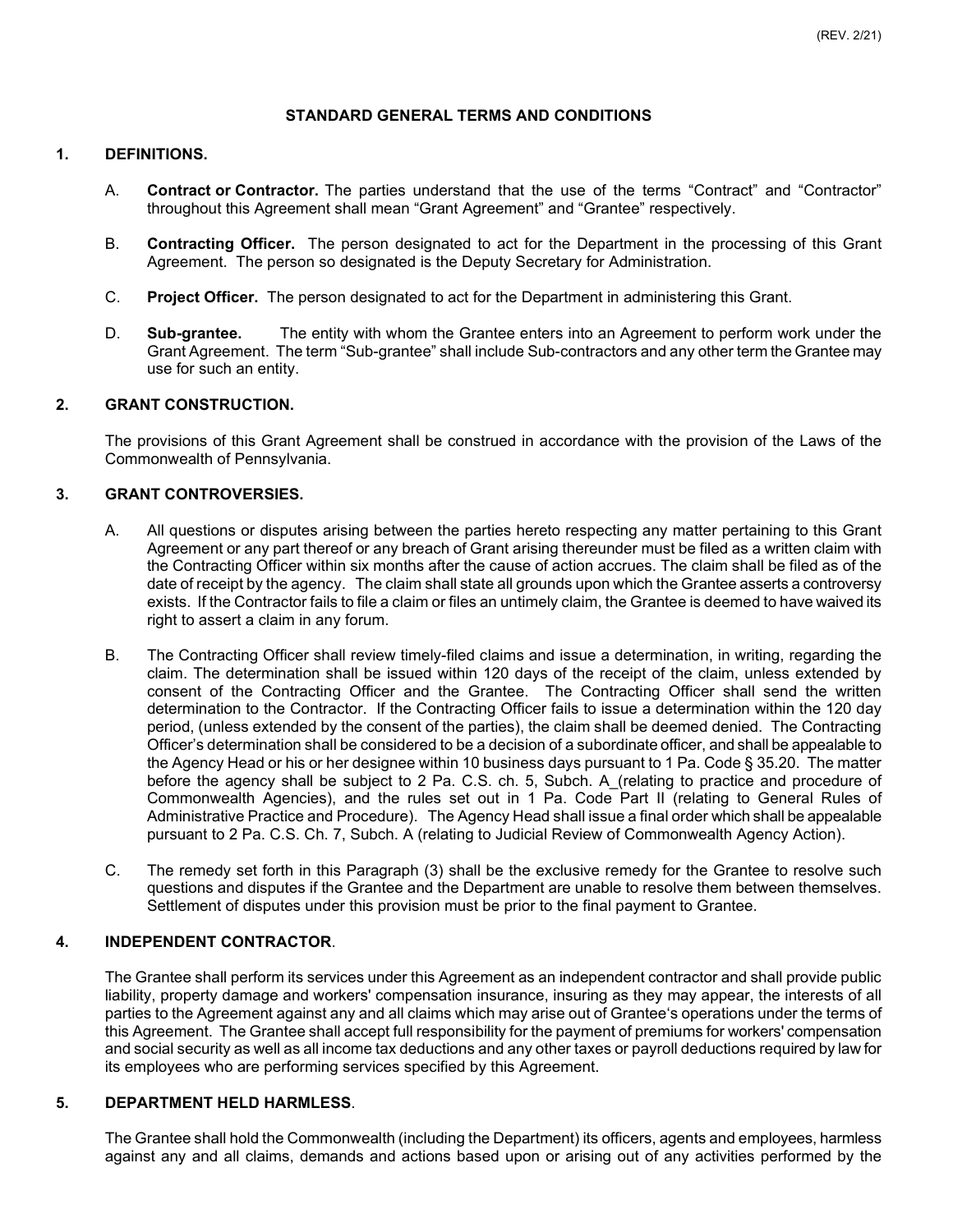Grantee and its officers, agents and employees under this Grant, and shall, at the request of the Commonwealth, defend any and all actions brought against the Commonwealth based upon any such claims or demands.

# **6. ASSIGNABILITY.**

- A. Subject to the terms and condition of this Paragraph 6, this Grant Agreement shall be binding upon the parties and their respective successors and assignors.
- B. The Grantee may not assign, in whole or in part, this Grant Agreement or its rights, duties, obligations, or responsibilities hereunder without the prior written consent of the Contracting Officer, which consent may be withheld at the sole and absolute discretion of the Contracting Officer.
- C. Notwithstanding the foregoing, the Grantee may, without the consent of the Contracting Officer, assign its rights to payment to be received under the Grant Agreement, provided that the Grantee provides written notice of such assignment to the Contracting Officer together with a written acknowledgement from the assignee that any such payments are subject to all of the terms and conditions of this Grant Agreement.
- D. For the purposes of this Grant Agreement, the term "assign" shall include, but shall not be limited to, the sale, gift, assignment, pledge, or other transfer of any ownership interest in the Grantee provided, however, that the term shall not apply to the sale or other transfer of stock of a publicly traded company.
- E. Any assignment consented to by the Contracting Officer shall be evidenced by a written assignment agreement executed by the Grantee and its assignee in which the assignee agrees to be legally bound by all of the terms and conditions of the Grant Agreement and to assume the duties, obligations, and responsibilities being assigned.
- F. A change of name by the Grantee, following which the Grantee's Federal identification number remains unchanged, shall not be considered to be an assignment hereunder. The Grantee shall give the Contracting Officer written notice of any such change of name.

# **7. SUB-GRANTS.**

Except for those sub-grants specifically authorized by this Grant Agreement, the Grantee shall not enter into subgrants for any of the work contemplated under this Grant Agreement without obtaining prior written approval of the Department, which shall be attached to the original Grant Agreement, and subject to such conditions and provisions as the Department may deem necessary. PROVIDED, however, that notwithstanding the foregoing, unless otherwise provided herein, such prior written approval shall not be required for the purchase by Grantee of articles, supplies, equipment and services which are both necessary for and merely incidental to the performance of the work required under this Grant Agreement; and PROVIDED, further, however, no provision of this clause and no such approval by the Department of any sub-grant shall be deemed in any event in any manner to provide for the incurrence of any obligation of the Department in addition to the total agreed-upon price.

# **8. OTHER GRANTEES OR CONTRACTORS.**

The Department may undertake or award other Grants or Contracts for additional or related work, and the Grantee shall fully cooperate with other Grantees or Contractors and Department employees and carefully fit its work to such additional work. The Grantee shall not commit or permit any act which will interfere with the performance of work by any other Grantee or Contractor or by Department employees.

This Paragraph shall be included in the contracts of all Grantees and Contractors with whom this Contractor will be required to cooperate. The Department shall equitably enforce this Paragraph as to all Grantees and Contractors to prevent the imposition of unreasonable burdens on any Grantee.

# **9. AVAILABILITY OF INFORMATION.**

During the period of this Grant Agreement, all information obtained by the Grantee through work on the project shall be made available to the Department immediately upon demand.

## **10. RIGHT TO KNOW LAW.**

A. The Grantee or Sub-grantee understands that this Grant Agreement and records related to or arising out of the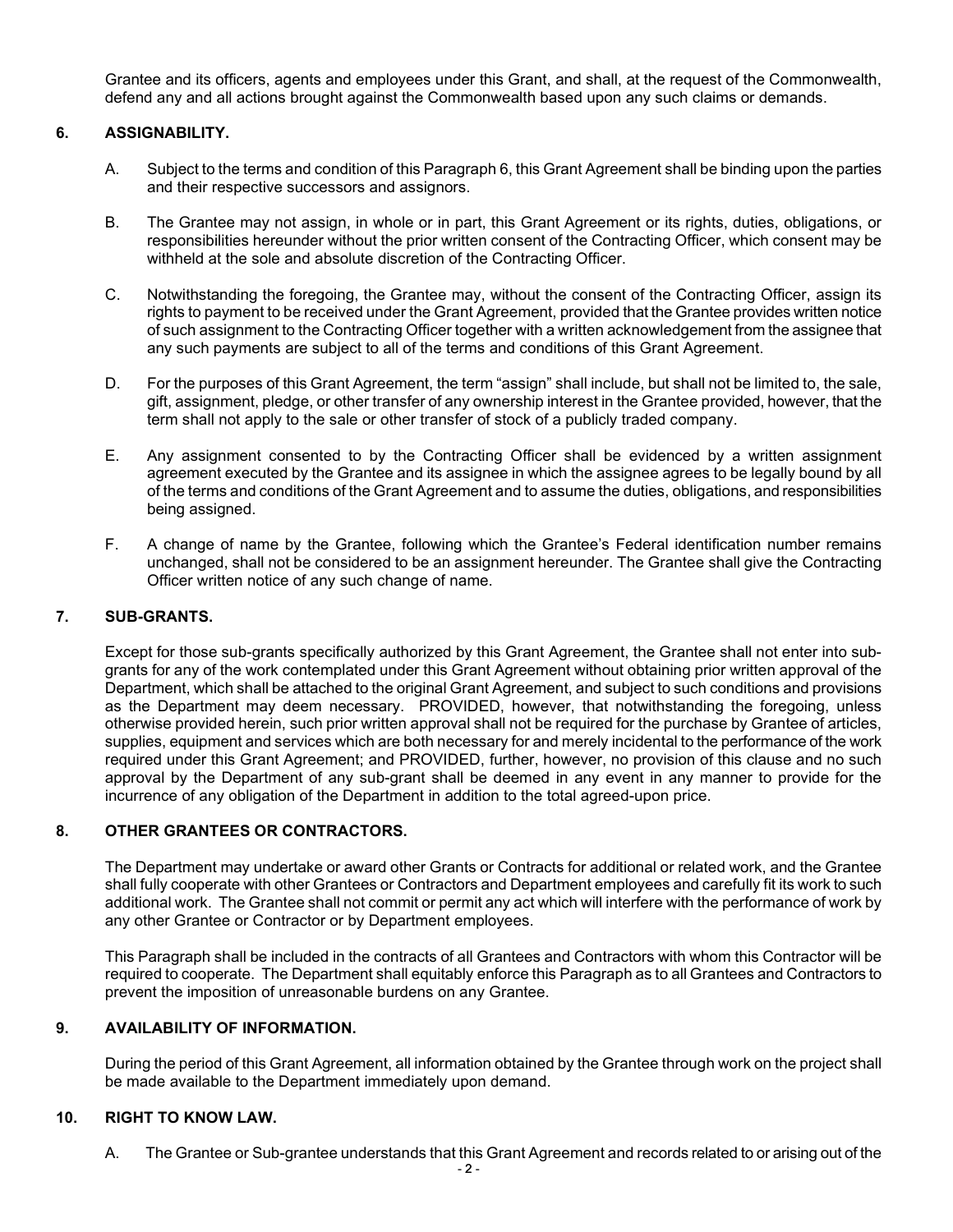Grant Agreement are subject to requests made pursuant to the Pennsylvania Right-to-Know Law, 65 P.S. §§ 67.101-3104, ("RTKL"). For the purpose of these provisions, the term "the Commonwealth" shall refer to the granting Commonwealth agency.

- B. If the Commonwealth needs the Grantee's or Sub-grantee's assistance in any matter arising out of the RTKL related to this Grant Agreement, it shall notify the Grantee of subgrantee using the legal contact information provided in the Grant Agreement. The Grantee or subgrantee, at any time, may designate a different contact for such purpose upon reasonable prior written notice to the Commonwealth.
- C. Upon written notification from the Commonwealth that it requires Grantee's or Sub-grantee's assistance in responding to a request under the RTKL for information related to this Grant Agreement that may be in Grantee's or subgrantee's possession, constituting, or alleged to constitute, a public record in accordance with the RTKL ("Requested Information"), Grantee or subgrantee shall:
	- (1) Provide the Commonwealth, within 10 calendar days after receipt of written notification, access to, and copies of, any document or information in Grantee's or Sub-grantee's possession arising out of this Grant Agreement that the Commonwealth reasonably believes is Requested Information and may be a public record under the RTKL; and
	- (2) Provide such other assistance as the Commonwealth may reasonably request, in order to comply with the RTKL with respect to this Grant Agreement.
- D. If Grantee or Sub-grantee considers the Requested Information to include a request for a Trade Secret or Confidential Proprietary Information, as those terms are defined by the RTKL, or other information that Grantee or Sub-grantee considers exempt from production under the RTKL, Grantee or Sub-grantee must notify the Commonwealth and provide, within seven calendar days of receiving the written notification, a written statement signed by a representative of Grantee or subgrantee explaining why the requested material is exempt from public disclosure under the RTKL.
- E. The Commonwealth will rely upon the written statement from Grantee or Sub-grantee in denying a RTKL request for the Requested Information unless the Commonwealth determines that the Requested Information is clearly not protected from disclosure under the RTKL. Should the Commonwealth determine that the Requested Information is clearly not exempt from disclosure, Grantee or Sub-grantee shall provide the Requested Information within five business days of receipt of written notification of the Commonwealth's determination.
- F. If Grantee or Sub-grantee fails to provide the Requested Information within the time period required by these provisions, Grantee or Sub-grantee shall indemnify and hold the Commonwealth harmless for any damages, penalties, costs, detriment or harm that the Commonwealth may incur as a result of Grantee's or Subgrantee's failure, including any statutory damages assessed against the Commonwealth.
- G. The Commonwealth will reimburse Grantee or Sub-grantee for any costs associated with complying with these provisions only to the extent allowed under the fee schedule established by the Office of Open Records or as otherwise provided by the RTKL if the fee schedule is inapplicable.
- H. Grantee or Sub-grantee may file a legal challenge to any Commonwealth decision to release a record to the public with the Office of Open Records, or in the Pennsylvania Courts, however, Grantee or Sub-grantee shall indemnify the Commonwealth for any legal expenses incurred by the Commonwealth as a result of such a challenge and shall hold the Commonwealth harmless for any damages, penalties, costs, detriment or harm that the Commonwealth may incur as a result of Grantee's or Sub-grantee's failure, including any statutory damages assessed against the Commonwealth, regardless of the outcome of such legal challenge. As between the parties, Grantee or Sub-grantee agrees to waive all rights or remedies that may be available to it as a result of the Commonwealth's disclosure of Requested Information pursuant to the RTKL.
- I. The Grantee's or Sub-grantee's duties relating to the RTKL are continuing duties that survive the expiration of this Grant Agreement and shall continue as long as the Grantee or Sub-grantee has Requested Information in its possession.

### **11. FISCAL AND PROGRAM RECORDS.**

A. The Grantee agrees to maintain program and fiscal records required by the Department. For purposes of this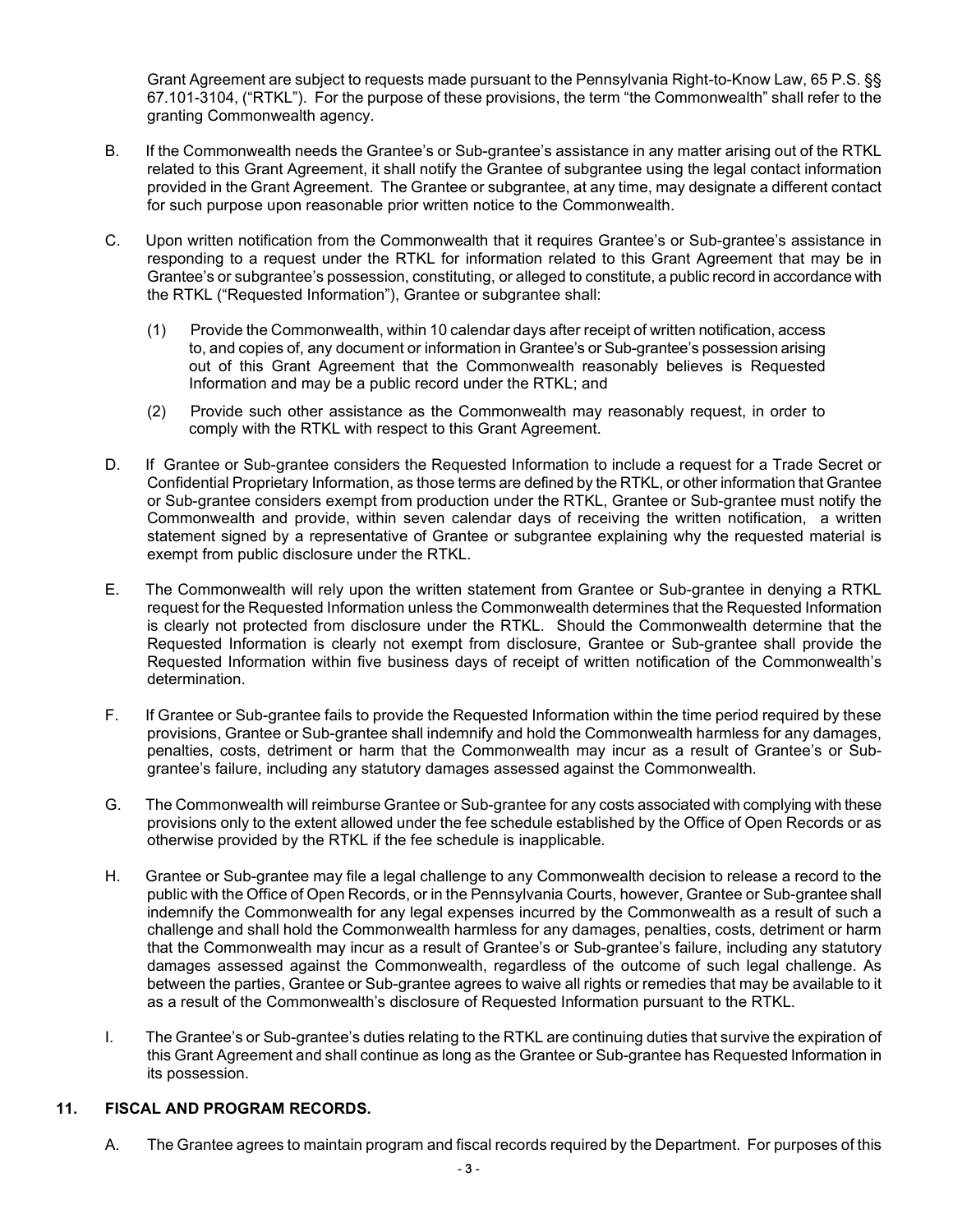Grant Agreement, "fiscal and program records" shall include, but not be limited to, books, records, documents, sub-grants or sub-contracts and other evidence pertaining to the costs and expenses of this Agreement, records relating services being provided, statistical information collected in the course of performing services, policies and procedures, information relating to staff and job descriptions, and all information necessary for the Grantee to perform the work required under the Grant Agreement. The Grantee agrees that a program and facilities review, including meetings with consumers, review of service records, review of service policy and procedural issuances, review of staffing ratios and job descriptions, and meetings with any staff directly or indirectly involved in the provision of services may be conducted at any reasonable time by state and Federal personnel and other persons duly authorized by the Department.

- B. The Grantee agrees to maintain statistical records required by the Department to produce program narrative and statistical data at times prescribed by, and on forms furnished by the Department.
- C. The Grantee agrees to maintain fiscal records to the extent and in such detail as will properly reflect all net costs, direct and indirect, of labor, materials, equipment, supplies and services and other costs and expenses of whatever nature for which reimbursement is claimed under the provisions of this Grant. If Contractor is not a public body, Contractor agrees to maintain books, records, documents and other evidence in accordance with accounting procedures and practices which meet generally accepted accounting principles.
- D. If this Grant Agreement provides funding for a clinic or program which receives income or funding other than directly through this Grant Agreement (such as, but not limited to, third party reimbursement for patients), the Grantee agrees that all parts of this Paragraph 11 of these Standard General Terms and Conditions shall also apply to Contractor's records pertaining to such other sources of funding or income supporting the clinic or program.
- E. The Grantee agrees to make available at the Office of the Grantee at all reasonable times during the term of this Grant Agreement and the period set forth in Paragraph 12 below, any of the records for inspection, audit or reproduction by any authorized representative of the Department, the Department's Comptroller, the Auditor General, the Inspector General or Federal auditors.
- F. The provisions of this Paragraph 11 shall be applicable to and included in each sub-grant or sub-contract entered into by the Grantee in the performance of this Grant Agreement.
- G. The Grantee agrees to collect statistical data of a fiscal nature on a regular basis and to make fiscal statistical reports at times prescribed by, and on forms furnished by the Department.

### **12. RECORD RETENTION REQUIREMENTS.**

All records kept pursuant to Paragraph 11 shall be retained pursuant to the provisions of this Paragraph 12.

- A. The Contractor shall preserve and make available its records for a period of four years from the date of final payment under this Agreement, and for such period, if any, as is required by applicable statute, by any other Paragraph of this Agreement, or by sub-paragraphs (1) or (2) below.
	- (1) If this Agreement is completely or partially terminated, the records relating to the work terminated shall be preserved and made available for a period of five years from the date of any resulting final payment.
	- (2) Records which relate to litigation or the settlement of claims arising out of the performance of this Agreement, or costs and expenses of this Agreement as to which exception has been taken by the auditors, shall be retained by the Contractor until such litigation, claims, or exceptions have been disposed of.
- B. Except for the records described in sub-paragraph A(2) above, the Contractor may, in fulfillment of its obligation to retain its records as required by this Paragraph, substitute photographs, microphotographs, or other authentic reproductions of such records, after the expiration of two years following the last day of the month of reimbursement to the Contractor of the invoice or voucher to which such records relate, unless a shorter period is authorized by the Department, with the concurrence of the auditors.

## **13. FEDERAL FUNDS.**

The Grantee certifies that the Federal funds provided by this Agreement do not replace or supplant in any way any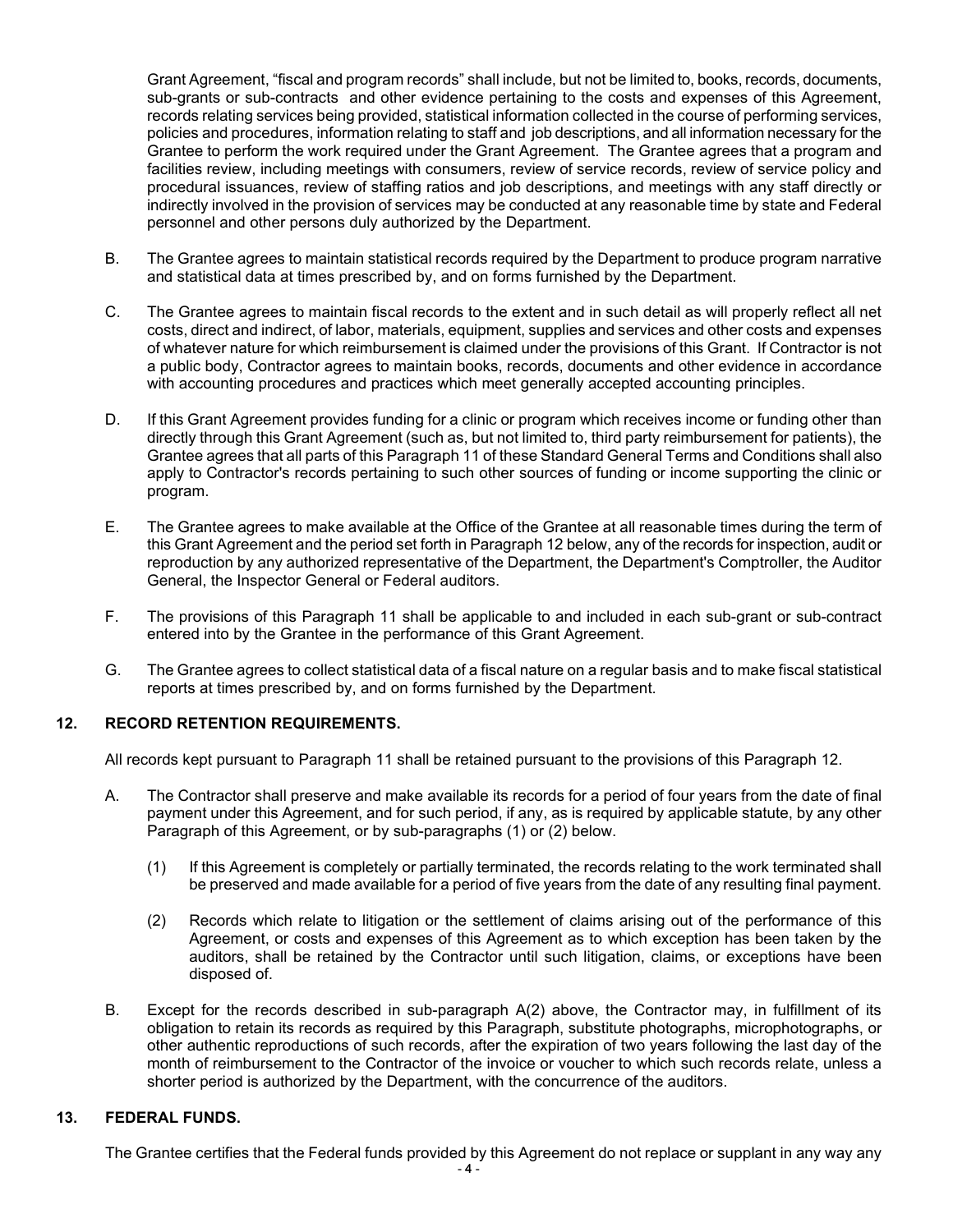other funds, whether state, local or private, being used to provide already existing services. The Grantee further certifies that the services to be provided under this Agreement are not already available without cost. The Grantee further certifies that the addition of Federal funds will result in a commensurate program expansion.

## **14. QUALITY ASSURANCE.**

Unless otherwise provided herein, the Grantee with due diligence shall furnish all necessary qualified personnel, material and equipment, managing and directing same to complete the work required by this Grant Agreement. The Grantee's work hereunder shall be monitored by the Project Officer and the Project Officer's designated representatives. If requested by the Department, The Grantee shall produce or provide special reports to the Department in a timeframe and format specified by the Department.

## **15. PROGRAM CHANGES**.

The Project Officer may at any time, by written order, make changes in the statement of work, provided such changes are within the general scope of the statement of work and provided further that the total cost of this Grant Agreement is not exceeded. The Project Officer and the Grantee shall mutually determine whether the ordered changes can be accomplished within the total Grant Agreement cost and the extent of change, if any, in delivery schedules required by the ordered changes. Failure of the Project Officer and the Grantee to arrive at such mutual determinations shall be a dispute concerning a question of fact within the meaning of the Paragraph 2 of this Appendix entitled "Grant Construction." The Project Officer may not change the scope of work or increase the total cost of this Grant Agreement.

### **16. WRITTEN COMMITMENT.**

Any written commitment or representation of the Grantee made within the scope of this Agreement shall, if accepted by the Project Officer in writing, be binding upon the Grantee and shall be incorporated as a part of this Grant Agreement.

# **17. KEY PERSONNEL.**

The personnel specified in this Grant Agreement are considered to be essential to the work being performed hereunder. Prior to diverting any of the specified individuals to other programs, the Grantee shall notify the Project Officer reasonably in advance and shall submit justification including proposed substitutions, in sufficient detail to permit evaluation of the impact on the program. No diversion shall be made by the Grantee without the written consent of the Project Officer.

### **18. INSPECTION AND ACCEPTANCE.**

Final inspection and acceptance of all work required under this Grant Agreement shall be performed by the Project Officer.

# **19. TRAVEL AND SUBSISTENCE COSTS.**

The Department shall not be liable for travel or subsistence costs except as specifically set forth in this Grant Agreement.

### **20. OWNERSHIP RIGHTS.**

A. Definition: The term "data," as used herein, includes but is not necessarily limited to written reports and analyses, diagrams, maps, system designs, computer programs, flow charts, software, magnetic tapes, diskettes, drawings, studies, manuals, brochures, advertisements, documents, sketches, papers, files, information, computer documentation, other tangible materials, and work of any similar nature which is required to be performed by or for the Contractor under this Grant or which is incidentally prepared by or for the Contractor in the performance of this Grant. Data includes background material prepared by or for the Contractor incidental to the performance of this Grant. Background material is defined as original work papers, notes, and drafts prepared by or for the Contractor to support conclusions in any final report or product delivered under this Grant, including but not limited to completed questionnaires, and material in electronic data processing form, computer programs, and other tangible materials produced by or for the Contractor during the term of this Grant and directly related to the services being rendered. It does not include Contractor's financial reports or other information incidental to Grant administration.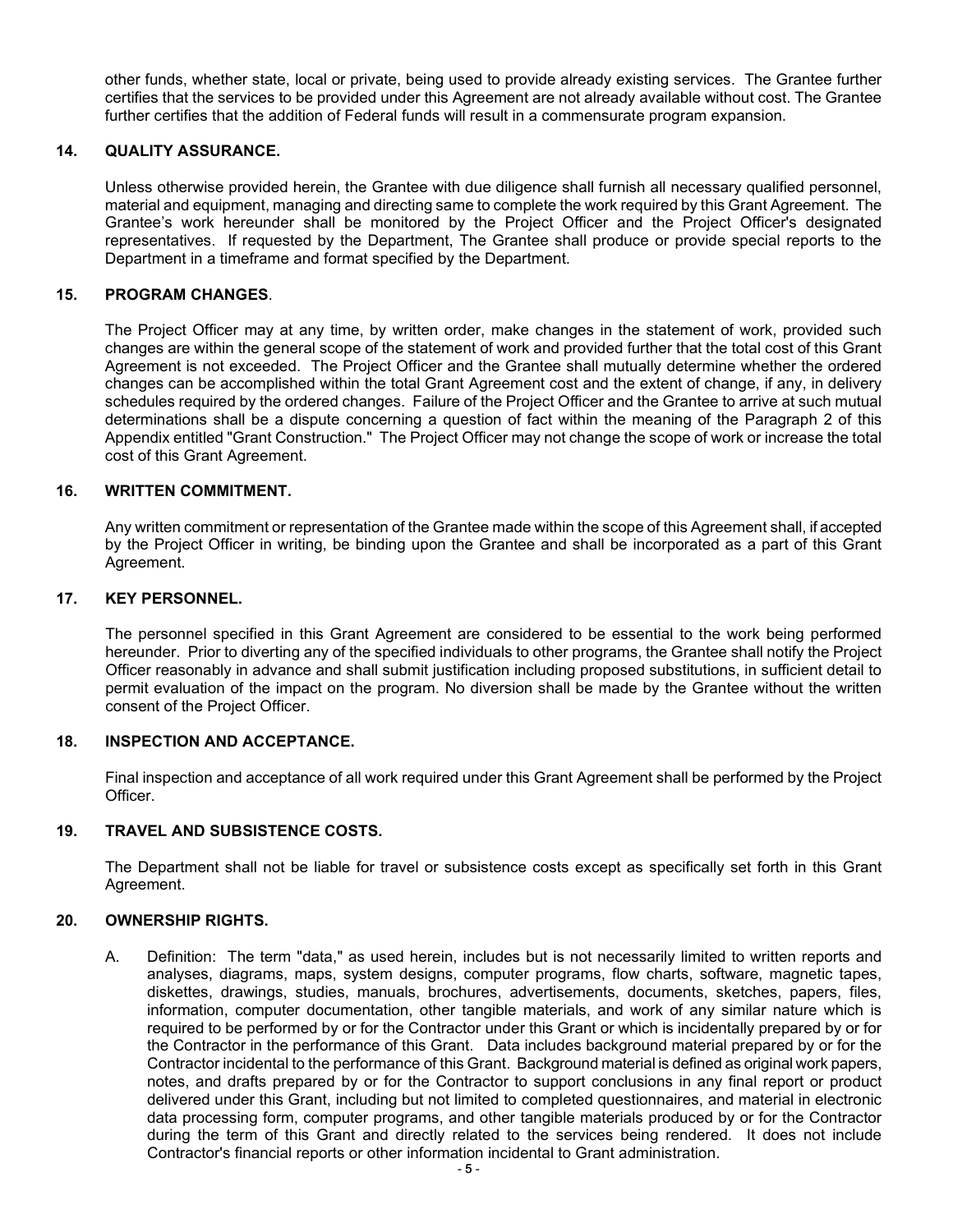- B. Preexisting Materials Brought by Contractor to the Project: The Department shall have no ownership rights to Contractor's data, proprietary materials, methodologies or other intellectual property that Contractor brings to the Project or has previously developed with or obtained from third parties. Contractor shall provide a list of all preexisting data, proprietary materials, methodologies or other intellectual property in connection with the Grant Agreement prior to starting work. Notwithstanding the foregoing provision, where materials brought by the Contractor to the Project are necessary to use the deliverables required under this Grant, the Contractor shall, and hereby effectively does, grant to the Department a paid-up, nonexclusive, nontransferable license to use, modify, prepare derivative works, and to grant to third parties engaged by the Commonwealth the right to use, modify, and prepare derivative works, from all or any portion of the material brought by the Contractor to the Project.
- C. Ownership of Data: Any Data that fits the definition of "work made for hire," as that term is defined in United States copyright law, shall be considered a "work made for hire." All rights to these Data shall vest in the Department, which shall have sole and exclusive ownership of all Data. In the event that such Data do not fall within the specifically enumerated works that constitute "works made for hire" under the United States copyright laws, Contractor agrees to assign and, upon their authorship or creation, expressly and automatically assigns all copyright interests, proprietary rights, trade secrets, and other right, title and interest in and to such Data to the Department. The Department shall have the rights accorded a holder of copyright under the United States copyright laws including, but not limited to, the exclusive right to reproduce the Data in copies, the right to distribute copies by sale or other transfers, the right to register all copyrights in its own name as author in the United States and foreign countries, the right to prepare derivative works based upon the Data, and the right to display the Data. Upon completion or termination of this Agreement, Contractor shall immediately deliver all working papers, files, background material, and other documentation to the Department. Contractor warrants that the Data are original and do not infringe the rights of any other work.
- D. Data Processing: All computer programs, tapes, and software developed under this Agreement, and any data or information provided to the Department by diskette or electronic means, shall be compatible with Department computer systems. Specifications, if not included elsewhere in this Agreement, may be obtained from the Project Officer.
- E. Federal Government Interests: It is understood that certain funding under this Agreement may be provided by the Federal Government. Accordingly, the rights to Data of Contractors or subcontractors hereunder will be further subject to government rights as set forth in 37 C.F.R. Section 401, and other applicable statutes. Notwithstanding the foregoing, the Department retains the right to share information with the Federal Government relating to Data developed under a wholly state-funded Grant.
- F. Defense of Infringement Claim: The Contractor shall hold the Commonwealth harmless for any suit or proceeding brought against the Commonwealth, including the Department, or their officials or employees, on account of any alleged infringement of any United States or foreign copyrights, patents, trademarks, or trade secrets arising out of the performance of this Agreement, including any suit or proceeding relating to all work, services, materials, reports, studies and computer programs provided by the Contractor. The Contractor shall pay all damages and costs awarded therein against the Commonwealth. Pursuant to the Commonwealth Attorney's Act 71 P.S. § 732 – 101, et seq., the Office of Attorney General (OAG) has the sole authority to represent the Commonwealth in actions brought against the Commonwealth. The OAG may, however, in its sole discretion and under the terms it deems appropriate, delegate its right of defense. If information and assistance are furnished by the Commonwealth at Contractor's written request, it shall be at the Contractor's expense, but the responsibility for such expense shall be only that within the Contractor's written request. If any of the data, materials, reports, studies or computer programs provided by the Contractor are held to constitute infringement, and the use of publication thereof is enjoined in such suit or proceeding, the Contractor shall, at its own expense and at its option, either procure the right to publish or continue use of such infringing data, materials, reports, studies or computer programs, replace them with non-infringing items, or so modify them so that they are no longer infringing. If after a reasonable time and good faith effort, the Contractor is unable to comply with the requirements of the immediately preceding sentence, the Contractor shall return to the Department that portion of Grant funds expended by the Contractor in relation to the infringing item. The obligations of the Contractor under this Paragraph continue without time limit.

### **21. Department Approval and Attribution.**

A. All printed material is subject to written preapproval by the Department. "Printed material" includes, but is not limited to, notices, informational pamphlets, press releases, research reports, brochures, manuals, labels,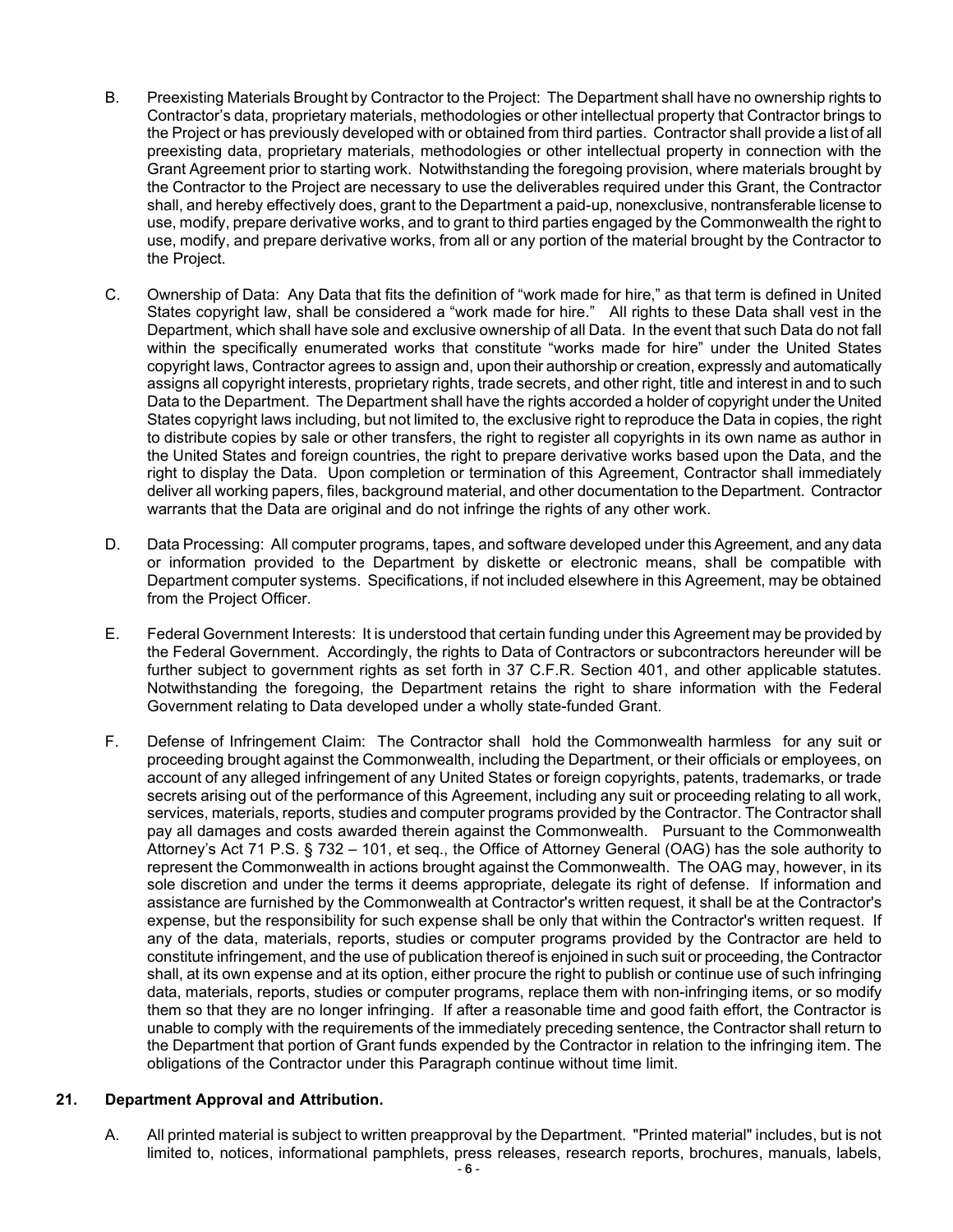newsletters, artwork, and print advertisements. All printed material must bear the Department logo and the names and titles of the Governor and the Secretary of Health unless otherwise authorized in writing by the Department's Contracting Officer. All material produced for radio and television must also be approved for quality of content and accreditation in writing by the Department's Contracting Officer prior to final production as well as after final production.

B. Department attribution shall be at the Department's sole discretion. If the Department requires attribution on printed materials, the Contractor shall include the following statement on printed materials released by the Contractor: "This project is funded, in part, under a Grant with the Pennsylvania Department of Health. Basic data for use in this study were supplied by the Pennsylvania Department of Health, Harrisburg, Pennsylvania. The Department takes no part in and is in no way responsible for any analyses, interpretations or conclusions," or another statement approved by the Department. If the Department requires attribution on materials produced for radio and television, the Contractor shall include a statement approved by the Department.

## **22. FORMS APPROVAL.**

All forms, questionnaires, survey instruments, etc., developed under this Grant Agreement shall be subject to prior written approval by the Department.

## **23. CONFIDENTIALITY, SENSITIVE DOCUMENTS AND INFORMATION.**

- A. The Grantee shall maintain the confidentiality of medical records of individuals served by the Grantee under this Agreement except to disclose such confidential information to the Department for purposes of consultation or the Department's monitoring of this Agreement.
- B. Sensitive Information: The Grantee shall not publish or otherwise disclose, except to the Department and except matters of public record, any information or data obtained hereunder from private individuals, organizations, or public agencies, in a publication whereby the information or data furnished by or about any particular person or establishment can be identified, except with the informed consent of such person or establishment.
- C. The Grantee shall not release any sensitive documents or information without the prior written approval of the Department. The term "sensitive documents or information" shall mean a document or information that contains the description, design, operational plan, or other vital information about a critical facility or infrastructure located in Pennsylvania and bordering states (e.g., nuclear power plants, hazardous chemical plant, oil refinery, bridge, dam, tunnel, etc.), or contains information about the operational protocols or emergency response capabilities of state and local agency personnel, the content of which could be used by a terrorist or enemy of the United States to plan an attack upon a critical facility located in Pennsylvania and bordering states or engage in other activities that could cause death or injury to fire, police, medical, military, or other emergency response personnel, public officials, or the general public.

## **24. COLLECTION OR RECORDING OF INFORMATION.**

The Grantee shall submit to the Project Officer for written approval prior to use, copies of each questionnaire and survey plan, including plans for structured interviews and consultations, for the collection of information upon identical items from five or more individuals or organizational elements. The term "structured interview and consultation" is defined as an interview or consultation which follows a pre-designed line of questioning that takes approximately the same form for all the respondents being interviewed or consulted.

### **25. INTERESTS OF MEMBERS OF THE COMMONWEALTH AND OTHERS.**

No officer, member or employee of the Commonwealth and no member of its General Assembly, who exercises any functions or responsibilities under this Agreement, shall participate in any decision relating to this Agreement which affects that person's personal interest or the interest of any corporation, partnership, or association in which that person is, directly or indirectly, interested; nor shall any such officer, member or employee of the Commonwealth or member of its General Assembly have any interest, direct or indirect, in this Agreement or the proceeds thereof.

### **26. INTEREST OF GRANTEE.**

The Grantee covenants that it presently has no interest and shall not acquire any interest, direct or indirect, which would conflict in any manner or degree with the performance of its services hereunder. The Grantee further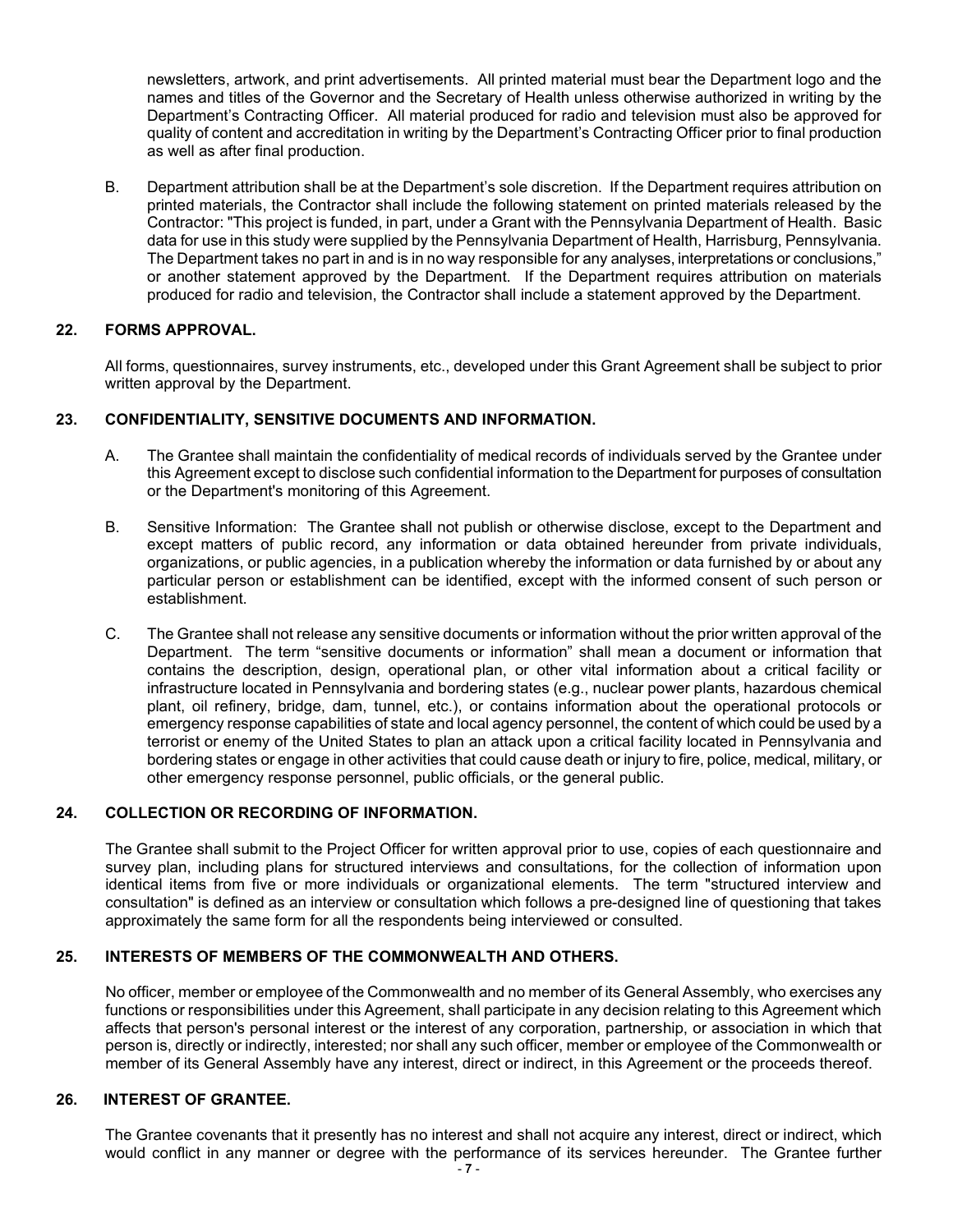covenants that in the performance of this Agreement, it shall not knowingly employ any person having such interest. Grantee further certifies that no member of the board of the Grantee or any of its officers or directors have such an adverse interest.

# **27. DEFAULT AND TERMINATION.**

- A. The Department may, subject to the provisions of sub-paragraph C below, by written notice of default to the Grantee, immediately terminate upon such terms as said notice shall set forth, the whole or any part of this Agreement in any one of the following circumstances:
	- (1) If the Grantee fails to perform the services within the time specified herein or any extension thereof; or
	- (2) If the Grantee fails to perform any of the other provisions of this Agreement, or so fails to make progress as to endanger its terms, and in either of these two circumstances does not cure such failure within a period of 10 days (or such longer period as the Department may authorize in writing) after receipt of notice from the Department specifying such failure.
- B. In the event the Department terminates this Agreement in whole or in part as provided in sub-paragraph A above, the Department may procure, upon such terms and in such manner as the Project Officer may deem appropriate, services similar to those so terminated and the Grantee shall be liable to the Department for any excess costs for such similar services, provided that the Grantee shall continue the performance of this Agreement to the extent not terminated under the provisions of this Paragraph 27.
- C. Except with respect to defaults of or sub-grantees, the Grantee shall not be liable for any excess costs if the failure to perform this Agreement arises out of causes beyond the control and without the fault or negligence of the Grantee. Such causes may include, but are not restricted to, acts of God or of the public enemy, acts of the Commonwealth of Pennsylvania in either its sovereign or contractual capacity, fires, floods, epidemics, quarantine restriction, strikes, freight embargoes, and unusually severe weather; but in every case the failure to perform must be beyond the control and without the fault or negligence of the Grantee. If the failure to perform is caused by the default of a sub-grantee, and if such default arises out of causes beyond the control of both the Grantee and sub-grantee and without the fault or negligence of either of them, the Grantee shall not be liable unless the services to be furnished by the sub-grantee were obtainable from other sources in sufficient time to permit the Grantee to meet the required delivery schedule.
- D. If this Agreement is terminated as provided in sub-paragraph A above, the Department shall require the Grantee to transfer title and deliver to the Department such partially completed reports or other documentation as the Grantee has produced under this Agreement. Payments for completed reports and other documentation delivered to and accepted by the Department shall be at the Agreement price. Payment for partially completed reports and other documentation delivered to and accepted by the Department shall be in an amount agreed upon by the Grantee and the Project Officer. Failure to agree to such amount shall be a dispute concerning a question of fact within the meaning of Paragraph 2 of this Appendix entitled "Grant Construction." The Department may withhold from amounts otherwise due the Grantee for such completed or partially completed reports or other documentation such sum as the Department determines to be necessary to protect it against loss because of outstanding liens or claims of former lien holders.
- E. The rights and remedies of the Department provided in this Paragraph 27 shall not be exclusive and are in addition to any other rights and remedies provided by law or under this Grant Agreement.
- F. The Department may cancel this Grant Agreement, in whole or in part, at any time for the convenience of the Commonwealth by giving written notice to the Grantee. Should the Department exercise its rights under this clause, the Department will pay the Grantee for all work done by the Grantee under this Agreement until such time as the Department sets forth in its written notice to Grantee.
- G. Should the Grantee become insolvent, or if proceedings in bankruptcy shall be instituted by or against the Grantee, the remaining or unexpired portion of this Agreement may, at the election of the Department, be terminated.
- H. In addition, this Agreement may be cancelled by either party upon 30 days advance written notice.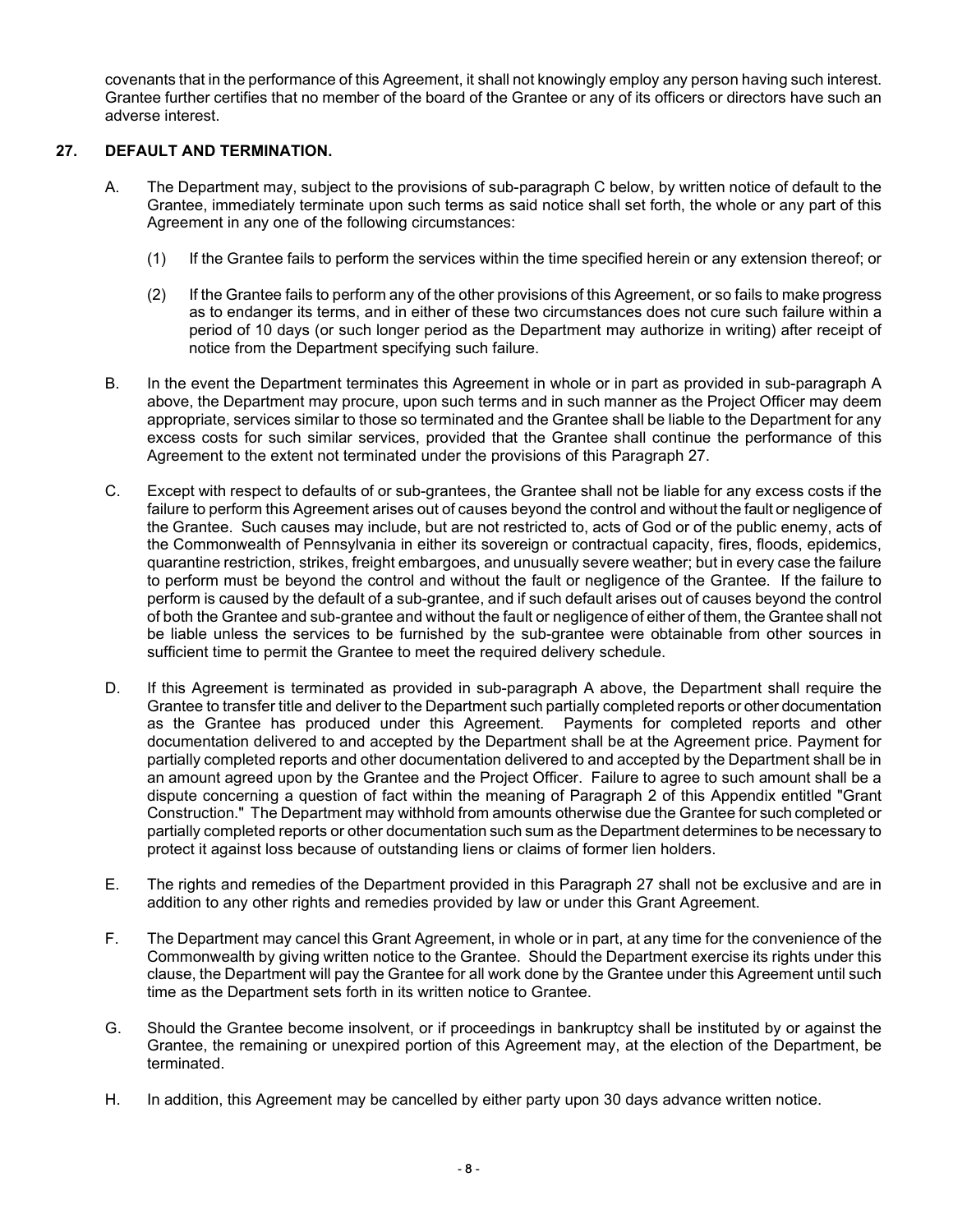## **28. GRANT CONTINGENT UPON LEGISLATIVE APPROPRIATION.**

Payment hereunder is subject to the availability of state and/or Federal funds.

# **29. AVAILABILITY OR SUFFICIENCY OF DEPARTMENT FUNDS.**

In addition to any other termination provision within this Grant Agreement, the Department may terminate this Grant Agreement at any time in the event funds, including, but not limited to, Federal program funds, become unavailable or are insufficient for Department program purposes. In such case, the Department will provide the Grantee with advance notice to the extent reasonable and possible under the circumstances to either terminate the Grant overall, or suspend all or a portion of such Grant as determined by the Department and set forth in its notice to the Grantee. The Department will pay the Grantee for satisfactory work completed up until such termination or outside such suspension period, but in no event shall the Grantee be entitled to receive loss of profits.

## **30. COVENANT AGAINST CONTINGENT FEES.**

The Grantee warrants that no person or selling agency has been employed or retained to solicit or secure this Agreement upon an agreement or understanding for commission, percentage, brokerage or contingent fee (excepting bona fide employees or bona fide established commercial selling agencies maintained by the Grantee for the purpose of securing business). For breach or violation of this warranty, the Commonwealth shall have the right to annul this Grant Agreement without liability or, in its discretion, to deduct from the consideration otherwise due under this Grant Agreement, or otherwise recover, the full amount of such commission, percentage, brokerage or contingent fee.

## **31. ENVIRONMENTAL PROTECTION.**

In carrying out this Grant Agreement, the Grantee shall minimize pollution and shall strictly comply with all applicable environmental laws and regulations.

# **32. EQUAL EMPLOYMENT OPPORTUNITY.**

- A. The Grantee shall not discriminate against any employee, applicant for employment, independent contractor or any other person because of race, color, religious creed, ancestry, national origin, age, or sex. The Grantee shall take affirmative action to insure that applicants are employed, and that employees or agents are treated during employment, without regard to their race, color, religious creed, ancestry, national origin, age, or sex. Such affirmative action shall include, but is not limited to: employment, upgrading, demotion or transfer, recruitment or recruitment advertising; layoff or termination; rates of pay or other forms of compensation; and selection for training. The Grantee shall post in conspicuous places, available to employees, agents, applicants for employment, and other persons, a notice to be provided by the contracting agency setting forth the provisions of this nondiscrimination clause.
- B. The Grantee shall, in advertisements or requests for employment placed by it or on its behalf, state that all qualified applicants will receive consideration for employment without regard to race, color, religious creed, ancestry, national origin, age, or sex.
- C. The Grantee shall send each labor union or workers' representative with which it has a collective bargaining agreement or other Grant or understanding, a notice advising said labor union or workers' representative of its commitment to this nondiscrimination clause. Similar notice shall be sent to every other source of recruitment regularly utilized by the Grantee.
- D. It shall be no defense to a finding of noncompliance with this nondiscrimination clause that the Grantee had delegated some of its employment practices to any union, training program, or other source of recruitment which prevents it from meeting its obligations. However, if the evidence indicates that the Grantee was not on notice of the third-party discrimination or made a good faith effort to correct it, such factor shall be considered in mitigation in determining appropriate sanction.
- E. Where the practices of a union or training program or other source of recruitment will result in the exclusion of minority group persons, so that the Grantee will be unable to meet its obligations under this nondiscrimination clause, the Grantee shall then employ and fill vacancies through other nondiscriminatory employment procedures.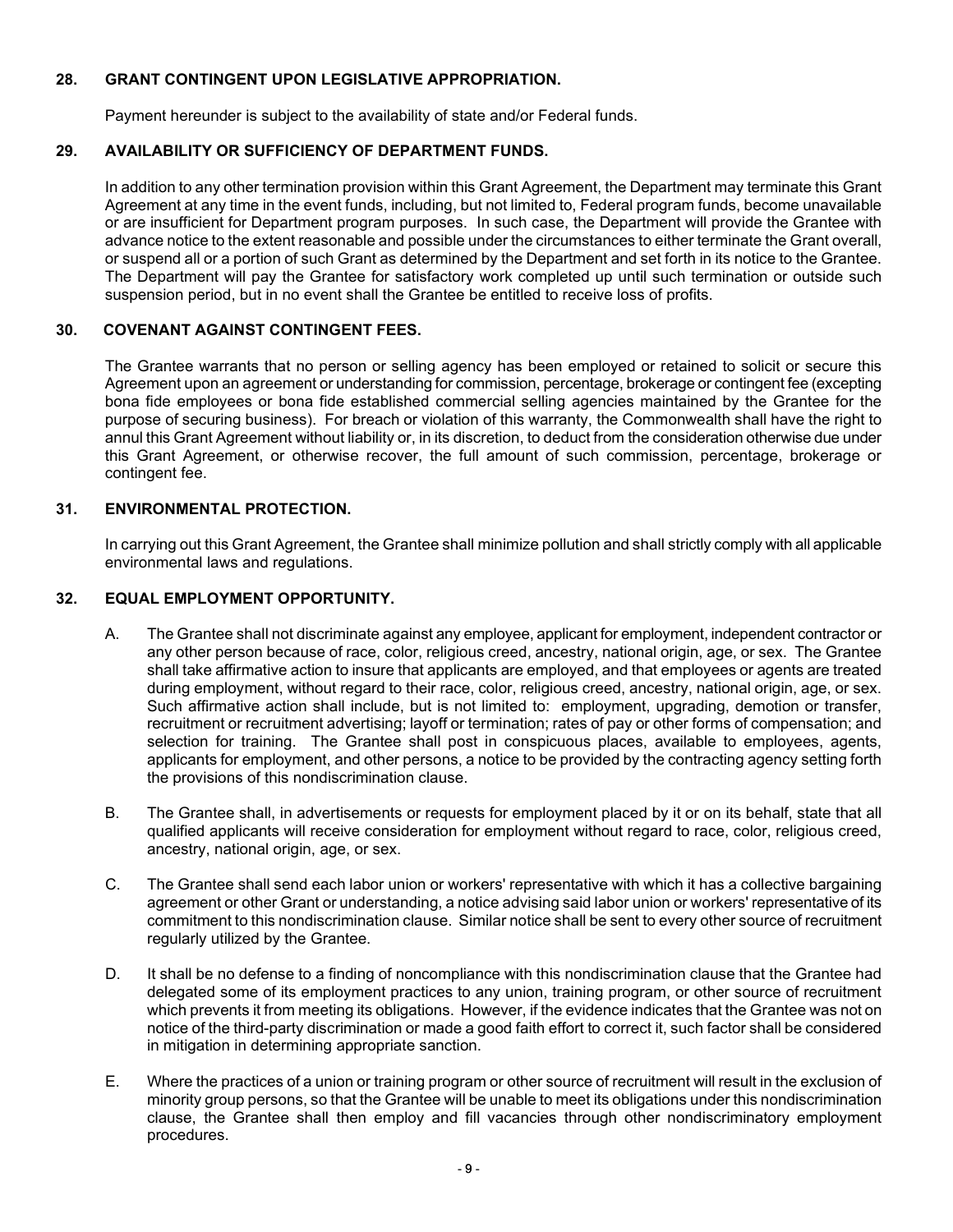- F. The Grantee shall comply with all state and Federal laws prohibiting discrimination in hiring or employment opportunities. In the event of the Grantee's noncompliance with the nondiscrimination clause of this Agreement or with any such laws, this Agreement may be terminated or suspended, in whole or in part, and the Grantee may be declared temporarily ineligible for further Commonwealth Contracts or Grants, and other sanctions may be imposed and remedies invoked.
- G. The Grantee shall furnish all necessary employment documents and records to, and permit access to its books, records, and accounts by, the Department and the Office of Administration, Bureau of Affirmative Action, for purposes of investigation to ascertain compliance with the provisions of this clause. If the Grantee does not possess documents or records reflecting the necessary information requested, it shall furnish such information on reporting forms supplied by the Department or the Bureau of Affirmative Action.
- H. The Grantee shall actively recruit minority sub-grantees or sub-grantees with substantial minority representation among their employees.
- I. The Grantee shall include the provisions of this nondiscrimination clause in every sub-grant or sub-contract, so that such provisions will be binding upon each sub-grantee.
- J. The Grantee obligations under this clause are limited to the Grantee's facilities within Pennsylvania, or where the Grant Agreement is for purchase of goods manufactured outside of Pennsylvania, the facilities at which such goods are actually produced.

## **33. EQUAL OPPORTUNITY FOR THE HANDICAPPED.**

- A. The Grantee agrees to abide by Section 504 of the Rehabilitation Act of 1973, as amended (Public Law 93- 112, 29 U.S.C. §794, as amended) and implementing Federal regulations. The Grantee assures that any benefits, services, or employment, available through the Grantee to the public by way of this Grant Agreement's funds, shall not be denied persons with handicaps who are otherwise qualified or eligible for the benefits, services, or employment available as a result of this Grant Agreement.
- B. The Grantee shall include the provisions of sub-paragraph A above in every sub-grant or sub-contract under this Grant Agreement so that such provision binds each sub-Grantee.

### **34. PROVISIONS CONCERNING THE AMERICANS WITH DISABILITIES ACT.**

During the term of this Agreement, the Grantee agrees as follows:

- A. Pursuant to Federal regulations promulgated under the authority of the Americans With Disabilities Act, 28 C.F.R. §35.101 et seq., the Grantee understands and agrees that no individual with a disability shall, on the basis of the disability, be excluded from participation in this Grant Agreement or from activities provided for under this Agreement. As a condition of accepting and executing this Grant Agreement, the Grantee agrees to comply with the "General Prohibitions Against Discrimination," 28 C.F.R. §35.130, and all other regulations promulgated under Title II of The Americans With Disabilities Act which are applicable to the benefits, services, programs, and activities provided by the Commonwealth of Pennsylvania through contracts with outside contractors.
- B. The Grantee shall be responsible for and agrees to indemnify and hold harmless the Commonwealth of Pennsylvania from all losses, damages, expenses, claims, demands, suits, and actions brought by any party against the Commonwealth of Pennsylvania as a result of the Grantee's failure to comply with the provisions of sub-paragraph A above.
- C. The Contractor shall include the provisions of sub-paragraph A above in every sub-Grant under this Agreement so that such provision binds each subgrantee.

### **35. NONDISCRIMINATION/SEXUAL HARASSMENT CLAUSE (REV. 8/2/18).**

The Grantee agrees:

A. In the hiring of any employee(s) for the manufacture of supplies, performance of work, or any other activity required under the Grant Agreement or any subgrant Agreement, Contract, or subcontract, the Grantee, a subgrantee, a Contractor, a subcontractor, or any person acting on behalf of the Grantee shall not discriminate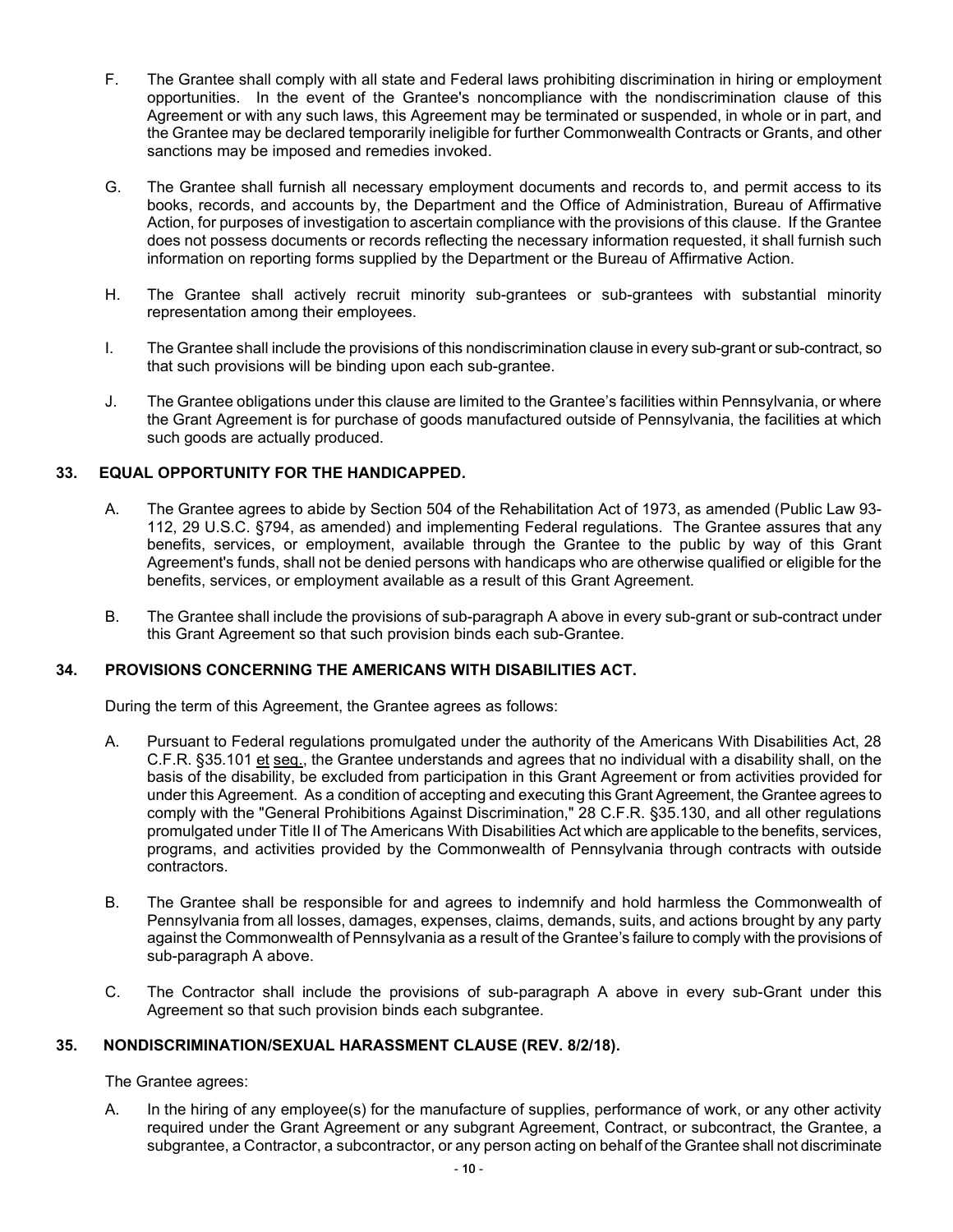by reason of race, gender, creed, color, sexual orientation, gender identity or expression, or in violation of the *Pennsylvania Human Relations Act* (PHRA) and applicable Federal laws, against any citizen of this Commonwealth who is qualified and available to perform the work to which the employment relates.

- B. The Grantee, any subgrantee, Contractor or any subcontractor or any person on their behalf shall not in any manner discriminate by reason of race, gender, creed, color, sexual orientation, gender identity or expression, or in violation of the PHRA and applicable Federal laws, against or intimidate any of its employees.
- C. Neither the Grantee nor any subgrantee nor any Contractor nor any subcontractor nor any person on their behalf shall in any manner discriminate by reason of race, gender, creed, color, sexual orientation, gender identity or expression, or in violation of the PHRA and applicable Federal laws, in the provision of services under the Grant Agreement, subgrant Agreement, Contract or subcontract.
- D. Neither the Grantee nor any subgrantee nor any Contractor nor any subcontractor nor any person on their behalf shall in any manner discriminate against employees by reason of participation in or decision to refrain from participating in labor activities protected under the *Public Employee Relations Act*, *Pennsylvania Labor Relations Act* or *National Labor Relations Act*, as applicable and to the extent determined by entities charged with such Acts' enforcement, and shall comply with any provision of law establishing organizations as employees' exclusive representatives.
- E. The Grantee, any subgrantee, Contractor or any subcontractor shall establish and maintain a written nondiscrimination and sexual harassment policy and shall inform their employees in writing of the policy. The policy must contain a provision that sexual harassment will not be tolerated and employees who practice it will be disciplined. Posting this Nondiscrimination/Sexual Harassment Clause conspicuously in easily-accessible and well-lighted places customarily frequented by employees and at or near where the Grant services are performed shall satisfy this requirement for employees with an established work site.
- F. The Grantee, any subgrantee, Contractor or any subcontractor shall not discriminate by reason of race, gender, creed, color, sexual orientation, gender identity or expression, or in violation of the PHRA and applicable Federal laws, against any subgrantee, Contractor, subcontractor or supplier who is qualified to perform the work to which the Grant relates.
- G. The Grantee and each subgrantee, Contractor and subcontractor represents that it is presently in compliance with and will maintain compliance with all applicable Federal, state, and local laws and regulations relating to nondiscrimination and sexual harassment. The Grantee and each subgrantee, Contractor and subcontractor further represents that is has filed a Standard Form 100 Employer Information Report ("EEO-1") with the U.S. Equal Employment Opportunity Commission ("EEOC") and shall file an annual EEO-1 report with the EEOC as required for employers subject to *Title VII* of the *Civil Rights Act of 1964,* as amended, that have 100 or more employees and employers that have Federal government Contracts of first-tier subcontracts and have 50 or more employees. The Grantee, any subgrantee, any Contractor or any subcontractor shall, upon request and within the time periods requested by the Commonwealth, furnish all necessary employment documents and records, including EEO-1 reports, and permit access to their books, records, and accounts by the granting agency and the Bureau of Diversity, Inclusion and Small Business Opportunities, for purpose of ascertaining compliance with provisions of this Nondiscrimination/Sexual Harassment Clause.
- H. The Grantee, any subgrantee, Contractor or any subcontractor shall include the provisions of this Nondiscrimination/Sexual Harassment Clause in every subgrant Agreement, Contract or subcontract so that those provisions applicable to subgrantees, Contractors or subcontractors will be binding upon each subgrantee, Contractor or subcontractor.
- I. The Granter's and each subgrantee's, Contractor's and subcontractor's obligations pursuant to these provisions are ongoing from and after the effective date of the Grant Agreement through the termination date thereof. Accordingly, the Grantee and each subgrantee, Contractor and subcontractor shall have an obligation to inform the Commonwealth if, at any time during the term of the Grant Agreement, it becomes aware of any actions or occurrences that would result in violation of these provisions.
- J. The Commonwealth may cancel or terminate the Grant Agreement and all money due or to become due under the Grant Agreement may be forfeited for a violation of the terms and conditions of this Nondiscrimination/Sexual Harassment Clause. In addition, the granting agency may proceed with debarment or suspension and may place the Grantee, subgrantee, Contractor, or subcontractor in the Contractor Responsibility File.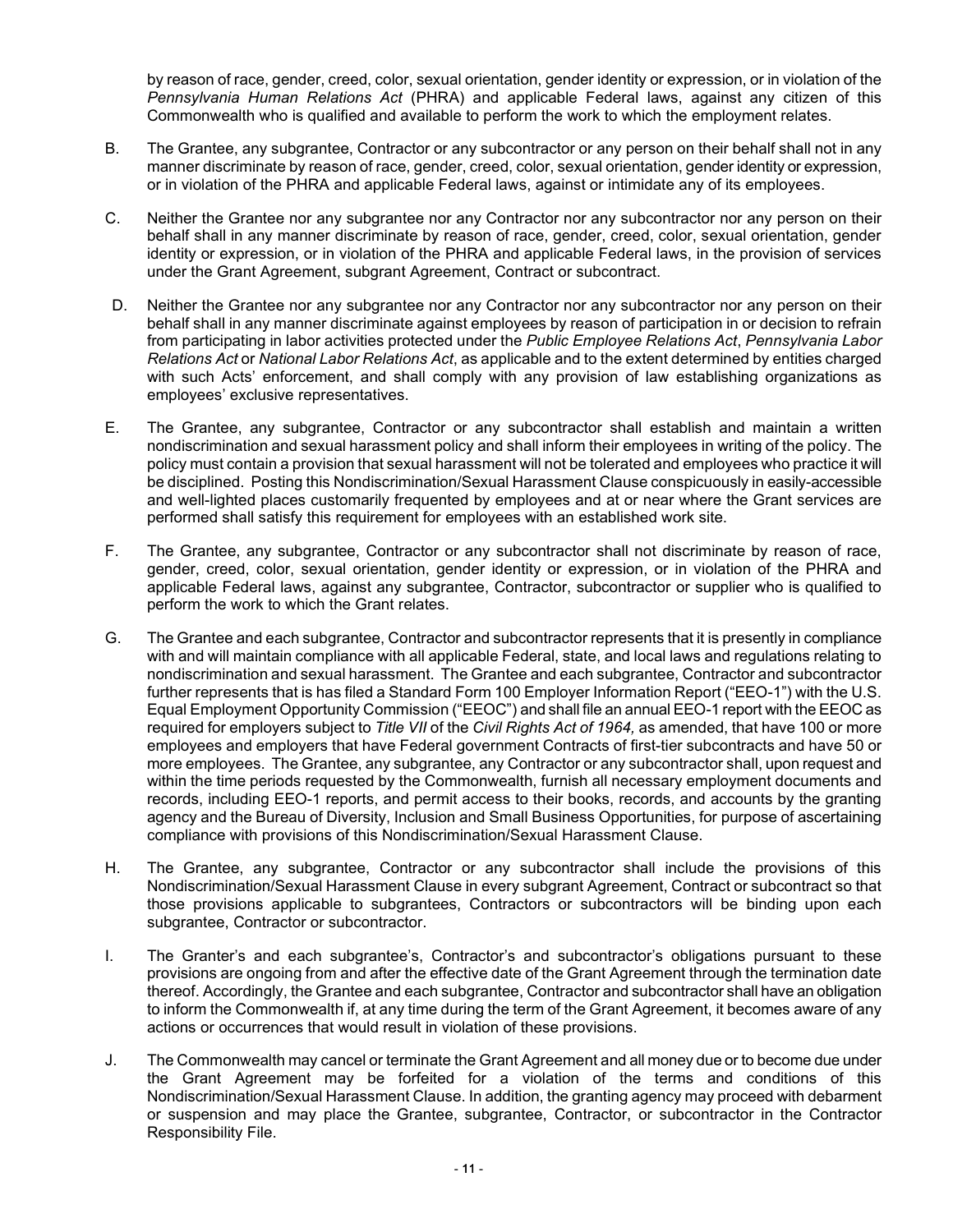### **36. ADDITIONAL PROVISIONS RELATING TO NONDISCRIMINATION/ SEXUAL HARASSMENT.**

The Grantee agrees:

- A. In the hiring of any employee(s) for the manufacture of supplies, performance of work, or any other activity required under the Contract or any subcontract, the Contractor, each subcontractor, or any person acting on behalf of the Contractor or subcontractor, shall not discriminate by reason of religion, age, handicap or national origin, against any citizen of this Commonwealth who is qualified and available to perform the work to which the employment relates.
- B. Neither the Contractor nor any subcontractor or any person on their behalf shall in any manner discriminate against or intimidate any of its employees on account of religion, age, handicap or national origin.
- C. The Grantee, any subgrantee, Contractor or any subcontractor shall not discriminate by reason of religion, age, handicap or national origin against any subgrantee, contractor, subcontractor or supplier who is qualified to perform the work to which the contracts relates.
- D. The Contractor and any subcontractors shall ensure that any services or benefits available to the public or other third parties by way of this Contract shall not be denied or restricted for such persons due to race, creed, color, religion, gender, sexual orientation, gender identity or expression, age, handicap, or national origin (national origin protections include persons who are limited English proficient) consistent with the provisions of Title VI of the Civil Rights Act of 1964, Section 504 of the Rehabilitation Act of 1973, Title II of the Americans with Disabilities Act, The Age Discrimination Act of 1975, applicable provisions of the Omnibus Reconciliation Act of 1981 and Pennsylvania Management Directive 215.16.
- E. The Contractor and each subcontractor shall furnish all necessary employment documents and records to and permit access to its books, records, and accounts by the contracting officer and the Department of General Services' Bureau of Diversity, Inclusion and Small Business Opportunities for purposes of investigation to ascertain compliance with the provisions of this Additional Provisions relating to Nondiscrimination/Sexual Harassment Clause. If the Contractor or any subcontractor does not possess documents or records reflecting the necessary information requested, it shall furnish such information on reporting forms supplied by the contracting officer or the Bureau of Diversity, Inclusion and Small Business Opportunities.
- F. The Commonwealth may cancel or terminate the Grant Agreement and all money due or to become due under the Grant Agreement may be forfeited for a violation of the terms and conditions of this Paragraph 36, Additional Provisions Relating To Nondiscrimination/Sexual Harassment Clause. In addition, the granting agency may proceed with debarment or suspension and may place the Grantee, subgrantee, Contractor, or subcontractor in the Contractor Responsibility File.

# **37. DISPOSITION OF EQUIPMENT AND OTHER MATERIAL.**

- A. The Grantee agrees to obtain all supplies and equipment for use in the performance of this Agreement at the lowest practicable cost and to purchase by means of a system of competitive bidding.
- B. Title to all property furnished by the Department shall remain with the Department. Title to all personal property acquired by the Grantee, including purchase by lease-purchase agreement, for the cost of which the Grantee is to be reimbursed under this Agreement, shall vest in the Grantee during the term of this Agreement. Upon cancellation or termination of this Agreement, such purchased personal property which has remaining useful life shall become the property of the Department, or at the election of and with written approval of the Department, may be disposed of by the Grantee in accordance with the following provisions:
	- (1) If the Grantee wishes to retain any items of such purchased property, both parties will arrange for an independent third-party appraisal of these property items and the Grantee will reimburse the Department for the value of the remaining useful life of the property on the basis of such appraisal. Unless otherwise agreed upon in writing by the Department, the Grantee shall be responsible for the cost of appraisal.
	- (2) Provided the Department is notified 10 days in advance of the date of the sale and the Grantee has the prior written permission of the Department and the approval of the Governor's Office of Budget, Grantee may sell the property. Grantee shall reimburse the Department for the Department's appropriate share.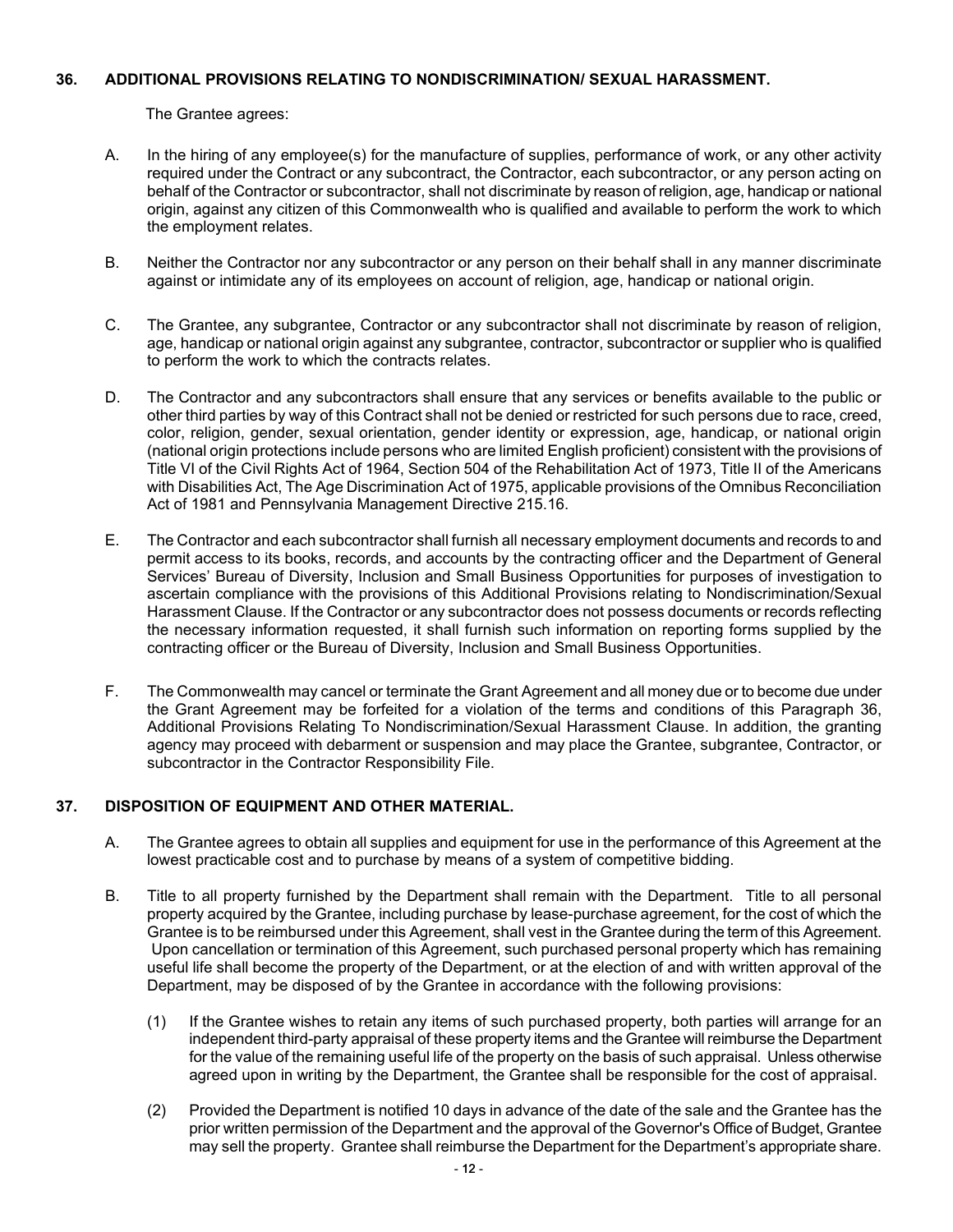- C. All property furnished by the Department or personal property acquired by the Grantee, including purchase by lease-purchase agreement, for which the Grantee is to be reimbursed under this Agreement shall be deemed Commonwealth property for the purpose of sub-paragraphs D, E, and F of this Paragraph.
- D. Grantee shall maintain and administer in accordance with sound business practices a program for the maintenance, repair, protection, preservation and insurance of Commonwealth property so as to assure its full availability and usefulness.
- E. The Commonwealth property and any property purchased under this Agreement shall, unless otherwise provided herein, or approved in writing by the Department and the Governor's Office of Budget, be used only for the performance of this Agreement.
- F. In the event that Grantee is indemnified, reimbursed or otherwise compensated for any loss or destruction of or damage to the Commonwealth's property, Grantee shall use the proceeds to repair, renovate or replace the Commonwealth property involved, or shall credit such proceeds against the cost of the work covered by the Agreement, or shall otherwise reimburse the Department as directed by the Department.
- G. Should the Grantee purchase equipment pursuant to this Agreement, the Grantee shall complete the Department's Equipment Inventory Form and return it to the Department with the Grantee's invoice which seeks reimbursement for such equipment under this Agreement. The Department will provide the Grantee with the form when this Agreement provides for the purchase of equipment.

## **38. GENERIC DRUGS.**

If under this Agreement the Grantee prescribes or dispenses drugs to consumers, it shall do so in accordance with Act 259 of November 24, 1976, P.L. 1163, 35 P.S. §960.1 et seq., as amended, and prescribe and dispense generically equivalent drugs rather than brand name drugs whenever possible.

## **39. EXTENSION RIGHT.**

The Commonwealth reserves the right, upon notice to the Grantee, to extend the term of the Grant Agreement for up to three months upon the same terms and conditions.

### **40. CONTRACTOR INTEGRITY PROVISIONS.**

It is essential that those who seek to contract with the Commonwealth of Pennsylvania ("Commonwealth") observe high standards of honesty and integrity. They must conduct themselves in a manner that fosters public confidence in the integrity of the Commonwealth contracting and procurement process.

- A. **DEFINITIONS.** For purposes of these Contractor Integrity Provisions, the following terms shall have the meanings found in this Section:
	- (1) **"Affiliate"** means two or more entities where (a) a parent entity owns more than fifty percent of the voting stock of each of the entities; or (b) a common shareholder or group of shareholders owns more than fifty percent of the voting stock of each of the entities; or (c) the entities have a common proprietor or general partner.
	- (2) **"Consent"** means written permission signed by a duly authorized officer or employee of the Commonwealth, provided that where the material facts have been disclosed, in writing, by prequalification, bid, proposal, or contractual terms, the Commonwealth shall be deemed to have consented by virtue of the execution of this contract.
	- (3) **"Contractor"** means the individual or entity, that has entered into this contract with the Commonwealth.
	- (4) **"Contractor Related Parties"** means any affiliates of the Contractor and the Contractor's executive officers, Pennsylvania officers and directors, or owners of 5 percent or more interest in the Contractor.
	- (5) **"Financial Interest"** means either: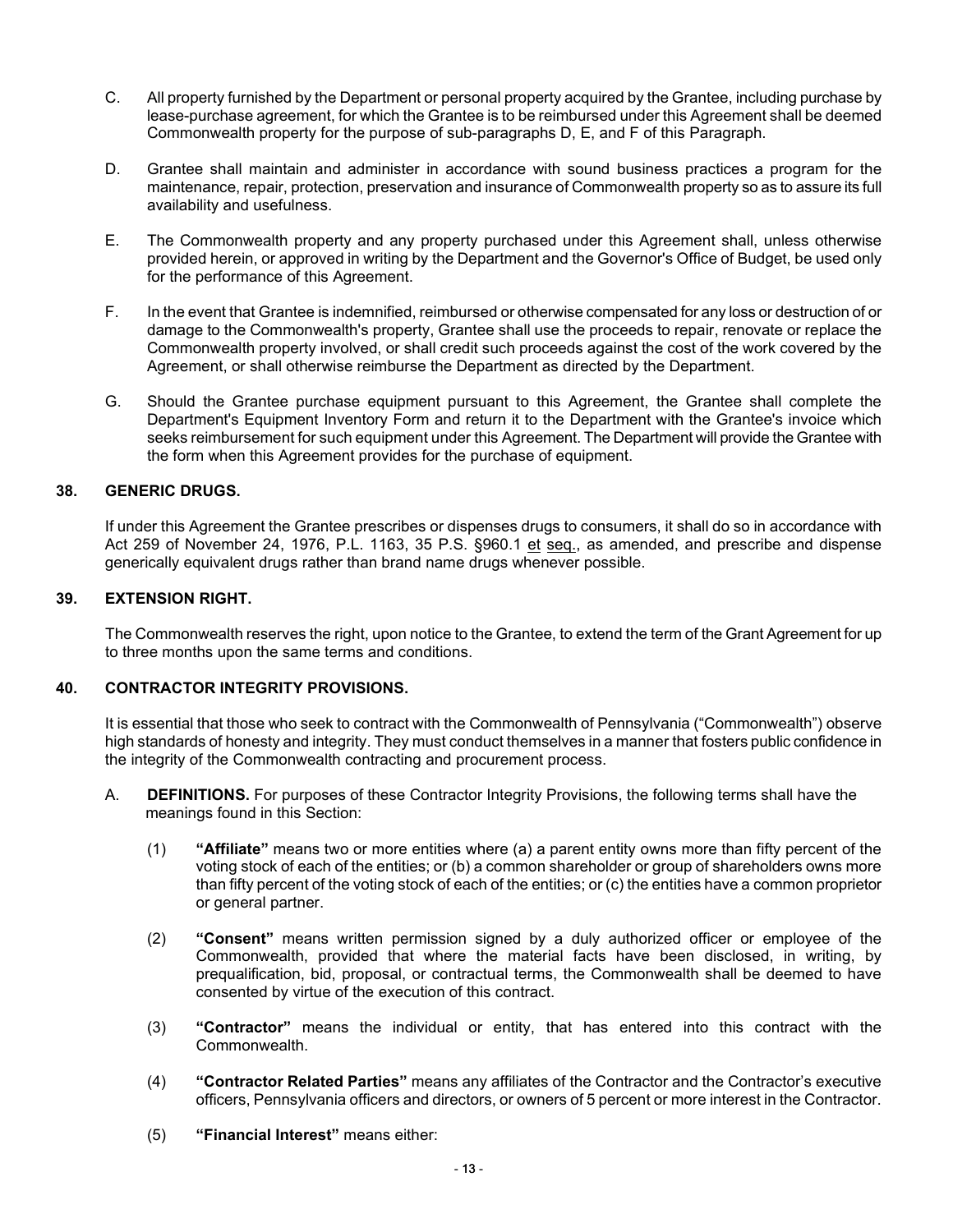- (a) Ownership of more than a five percent interest in any business; or
- (b) Holding a position as an officer, director, trustee, partner, employee, or holding any position of management.
- (6) **"Gratuity"** means tendering, giving, or providing anything of more than nominal monetary value including, but not limited to, cash, travel, entertainment, gifts, meals, lodging, loans, subscriptions, advances, deposits of money, services, employment, or contracts of any kind. The exceptions set forth in the *Governor's Code of Conduct, Executive Order 1980-18*, the *4 Pa. Code §7.153(b)*, shall apply.
- (7) **"Non-bid Basis"** means a Contract awarded or executed by the Commonwealth with Contractor without seeking bids or proposals from any other potential bidder or offeror.
- B. In furtherance of this policy, Contractor agrees to the following:
	- (1) Contractor shall maintain the highest standards of honesty and integrity during the performance of this Contract and shall take no action in violation of state or Federal laws or regulations or any other applicable laws or regulations, or other requirements applicable to Contractor or that govern contracting or procurement with the Commonwealth.
	- (2) Contractor shall establish and implement a written business integrity policy, which includes, at a minimum, the requirements of these provisions as they relate to the Contractor activity with the Commonwealth and Commonwealth employees and which is made known to all Contractor employees. Posting these Contractor Integrity Provisions conspicuously in easily-accessible and well-lighted places customarily frequented by employees and at or near where the contract services are performed shall satisfy this requirement.
	- (3) Contractor, its affiliates, agents, employees and anyone in privity with Contractor shall not accept, agree to give, offer, confer, or agree to confer or promise to confer, directly or indirectly, any gratuity or pecuniary benefit to any person, or to influence or attempt to influence any person in violation of any federal or state law, regulation, executive order of the Governor of Pennsylvania, statement of policy, management directive or any other published standard of the Commonwealth in connection with performance of work under this contract, except as provided in this contract.
	- (4) Contractor shall not have a financial interest in any other Contractor, subcontractor, or supplier providing services, labor, or material under this Contract, unless the financial interest is disclosed to the Commonwealth in writing and the Commonwealth consents to Contractor's financial interest prior to Commonwealth execution of the Contract. Contractor shall disclose the financial interest to the Commonwealth at the time of bid or proposal submission, or if no bids or proposals are solicited, no later than Contractor's submission of the contract signed by Contractor.
	- (5) Contractor certifies to the best of its knowledge and belief that within the last five years Contractor or Contractor Related Parties have not:
		- (a) been indicted or convicted of a crime involving moral turpitude or business honesty or integrity in any jurisdiction;
		- (b) been suspended, debarred or otherwise disqualified from entering into any contract with any governmental agency;
		- (c) had any business license or professional license suspended or revoked;
		- (d) had any sanction or finding of fact imposed as a result of a judicial or administrative proceeding related to fraud, extortion, bribery, bid rigging, embezzlement, misrepresentation or anti-trust; and
		- (e) been, and is not currently, the subject of a criminal investigation by any Federal, state or local prosecuting or investigative agency and/or civil anti-trust investigation by any Federal, state or local prosecuting or investigative agency.

If Contractor cannot so certify to the above, then it must submit along with its bid, proposal or Contract a written explanation of why such certification cannot be made and the Commonwealth will determine whether a Contract may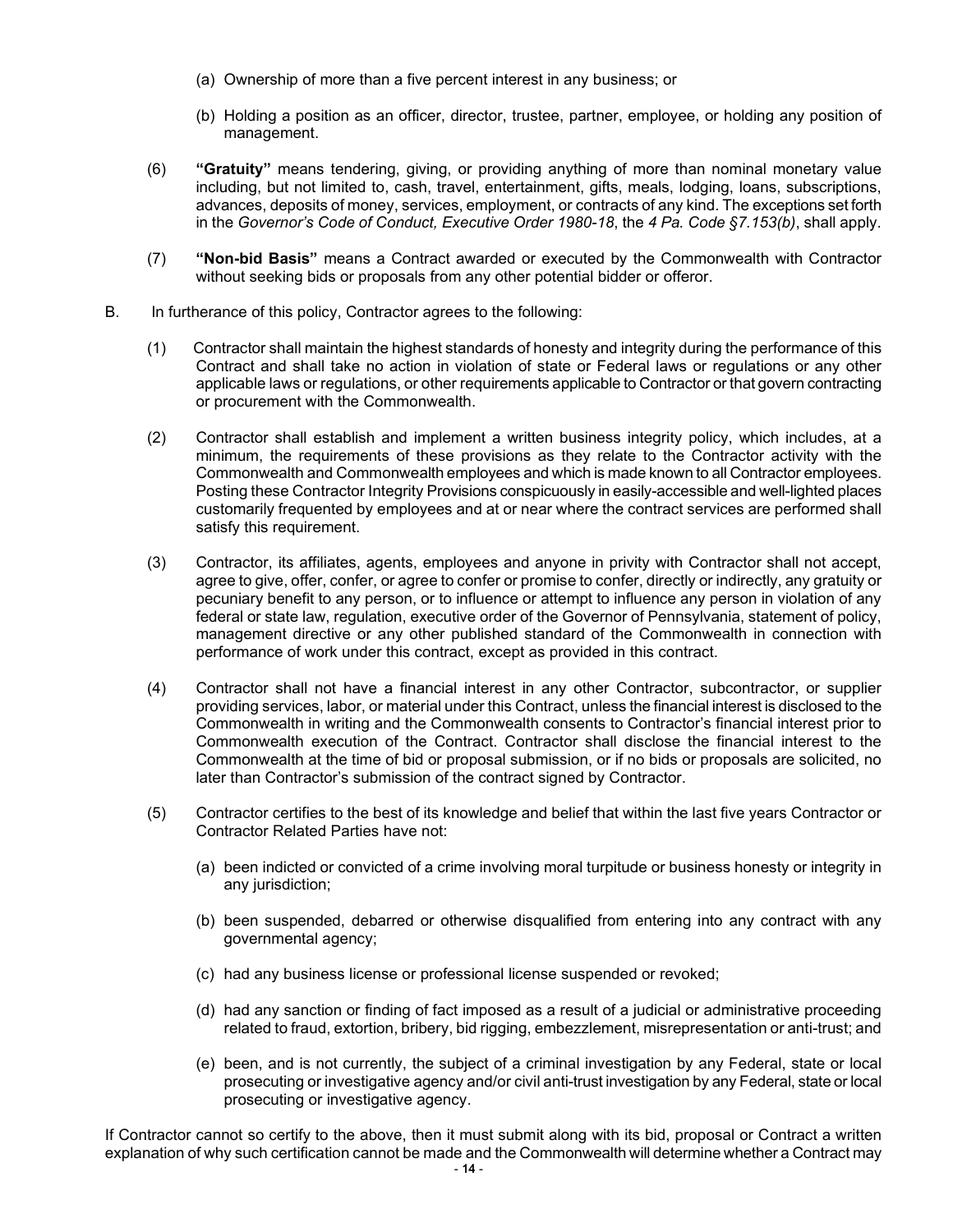be entered into with the Contractor. The Contractor's obligation pursuant to this certification is ongoing from and after the effective date of the Contract through the termination date thereof. Accordingly, the Contractor shall have an obligation to immediately notify the Commonwealth in writing if at any time during the term of the Contract if becomes aware of any event which would cause the Contractor's certification or explanation to change. Contractor acknowledges that the Commonwealth may, in its sole discretion, terminate the Contract for cause if it learns that any of the certifications made herein are currently false due to intervening factual circumstances or were false or should have been known to be false when entering into the Contract.

- (6) Contractor shall comply with the requirements of the *Lobbying Disclosure Act (65 Pa.C.S. §13A01 et seq.)* regardless of the method of award. If this Contract was awarded on a Non-bid Basis, Contractor must also comply with the requirements of the *Section 1641 of the Pennsylvania Election Code (25 P.S. §3260a).*
- (7) When Contractor has reason to believe that any breach of ethical standards as set forth in law, the Governor's Code of Conduct, or these Contractor Integrity Provisions has occurred or may occur, including but not limited to contact by a Commonwealth officer or employee which, if acted upon, would violate such ethical standards, Contractor shall immediately notify the Commonwealth contracting officer or the Office of the State Inspector General in writing.
- (8) Contractor, by submission of its bid or proposal and/or execution of this contract and by the submission of any bills, invoices or requests for payment pursuant to the Contract, certifies and represents that it has not violated any of these Contractor Integrity Provisions in connection with the submission of the bid or proposal, during any Contract negotiations or during the term of the Contract, to include any extensions thereof. Contractor shall immediately notify the Commonwealth in writing of any actions for occurrences that would result in a violation of these Contractor Integrity Provisions. Contractor agrees to reimburse the Commonwealth for the reasonable costs of investigation incurred by the Office of the State Inspector General for investigations of the Contractor's compliance with the terms of this or any other Agreement between the Contractor and the Commonwealth that results in the suspension or debarment of the Contractor. Contractor shall not be responsible for investigative costs for investigations that do not result in the Contractor's suspension or debarment.
- (9) Contractor shall cooperate with the Office of the State Inspector General in its investigation of any alleged Commonwealth agency or employee breach of ethical standards and any alleged Contractor non-compliance with these Contractor Integrity Provisions. Contractor agrees to make identified Contractor employees available for interviews at reasonable times and places. Contractor, upon the inquiry or request of an Inspector General, shall provide, or if appropriate, make promptly available for inspection or copying, any information of any type or form deemed relevant by the Office of the State Inspector General to Contractor's integrity and compliance with these provisions. Such information may include, but shall not be limited to, Contractor's business or financial records, documents or files of any type or form that refer to or concern this Contract. Contractor shall incorporate this paragraph in any agreement, Contract or subcontract it enters into in the course of the performance of this Contract/Agreement solely for the purpose of obtaining subcontractor compliance with this provision. The incorporation of this provision in a subcontract shall not create privity of Contract between the Commonwealth and any such subcontractor, and no third party beneficiaries shall be created thereby.
- (10) For violation of any of these Contractor Integrity Provisions, the Commonwealth may terminate this and any other contract with Contractor, claim liquidated damages in an amount equal to the value of anything received in breach of these Provisions, claim damages for all additional costs and expenses incurred in obtaining another Contractor to complete performance under this Contract, and debar and suspend Contractor from doing business with the Commonwealth. These rights and remedies are cumulative, and the use or non-use of any one shall not preclude the use of all or any other. These rights and remedies are in addition to those the Commonwealth may have under law, statute, regulation, or otherwise.

# **41. CONTRACTOR RESPONSIBILITY PROVISIONS.**

For the purpose of these provisions, the term Contractor is defined as any person, including, but not limited to, a bidder, offeror, loan recipient, grantee or lessor, who has furnished or performed or seeks to furnish or perform, goods, supplies, services, leased space, construction or other activity, under a contract, grant, lease, purchase order or reimbursement agreement with the Commonwealth of Pennsylvania (Commonwealth). The term Contractor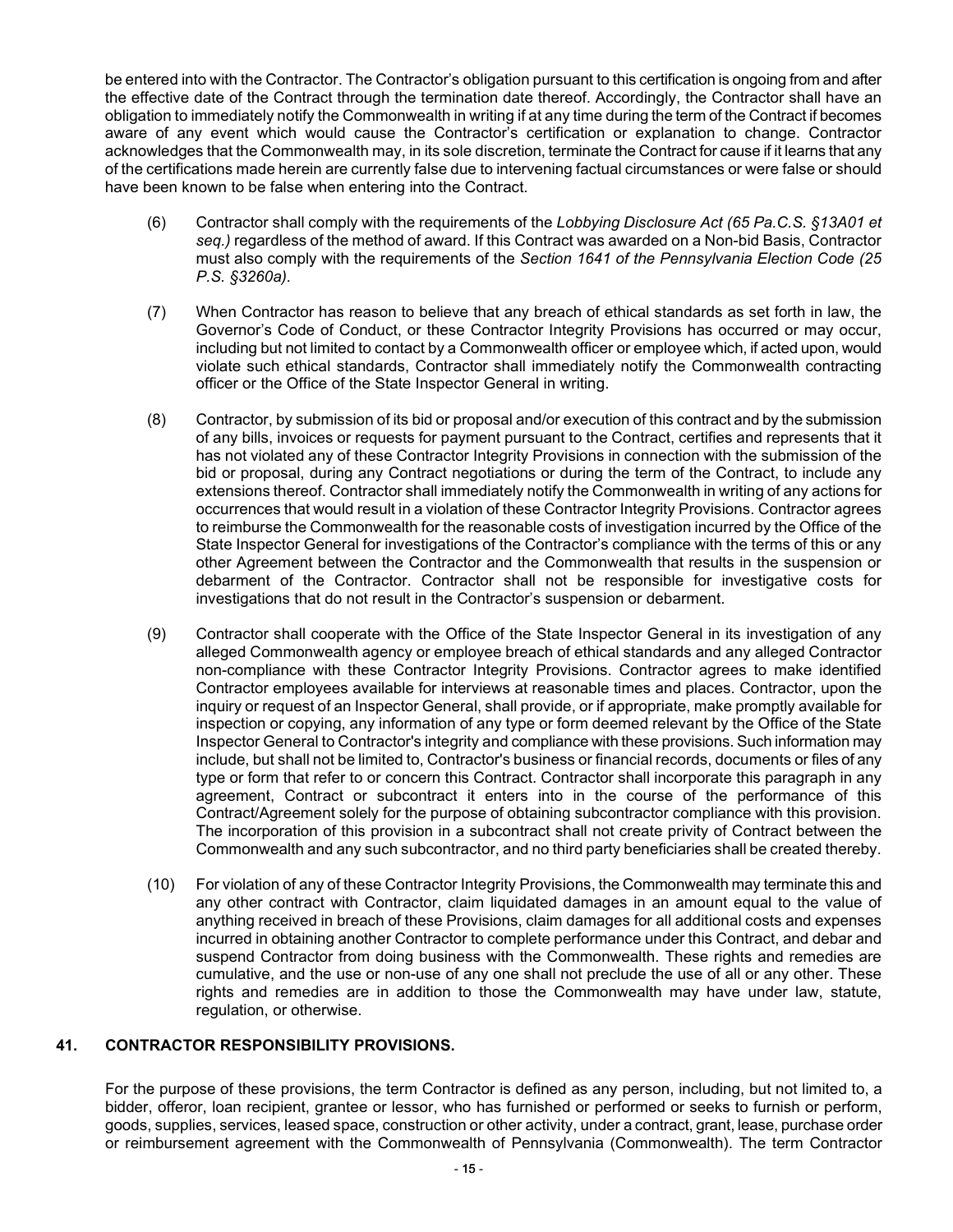includes a permittee, licensee, or any agency, political subdivision, instrumentality, public authority, or other public entity in the Commonwealth.

- A. The Contractor certifies, in writing, for itself and its subcontractors required to be disclosed or approved by the Commonwealth, that as of the date of its execution of this Bid/Contract, that neither the Contractor, nor any such subcontractors, are under suspension or debarment by the Commonwealth or any governmental entity, instrumentality, or authority and, if the Contractor cannot so certify, then it agrees to submit, along with its Bid/Contract, a written explanation of why such certification cannot be made.
- B. The Contractor also certifies, in writing, that as of the date of its execution of this Bid/Contract it has no tax liabilities or other Commonwealth obligations, or has filed a timely administrative or judicial appeal if such liabilities or obligations exist, or is subject to a duly approved deferred payment plan if such liabilities exist.
- C. The Contractor's obligations pursuant to these provisions are ongoing from and after the effective date of the Contract through the termination date thereof. Accordingly, the Contractor shall have an obligation to inform the Commonwealth if, at any time during the term of the Contract, it becomes delinquent in the payment of taxes, or other Commonwealth obligations, or if it or, to the best knowledge of the Contractor, any of its subcontractors are suspended or debarred by the Commonwealth, the Federal government, or any other state or governmental entity. Such notification shall be made within 15 days of the date of suspension or debarment.
- D. The failure of the Contractor to notify the Commonwealth of its suspension or debarment by the Commonwealth, any other state, or the Federal government shall constitute an event of default of the Contract with the Commonwealth.
- E. The Contractor agrees to reimburse the Commonwealth for the reasonable costs of investigation incurred by the Office of State Inspector General for investigations of the Contractor's compliance with the terms of this or any other agreement between the Contractor and the Commonwealth that results in the suspension or debarment of the contractor. Such costs shall include, but shall not be limited to, salaries of investigators, including overtime; travel and lodging expenses; and expert witness and documentary fees. The Contractor shall not be responsible for investigative costs for investigations that do not result in the Contractor's suspension or debarment.
- F. The Contractor may obtain a current list of suspended and debarred Commonwealth contractors by visiting the eMarketplace website at [http://www.emarketplace.state.pa.us](http://www.emarketplace.state.pa.us/) and clicking the Debarment List tab.

### **42. GRANTEE OFFSET PROVISION.**

The Grantee agrees that the Commonwealth of Pennsylvania (Commonwealth) may set off the amount of any state tax liability or other obligation of the Grantee or its subsidiaries to the Commonwealth against any payments due the Grantee under any Grant Agreement with the Commonwealth.

# **43. ASSIGNMENT OF ANTITRUST CLAIMS.**

The Grantee and the Commonwealth recognize that in actual economic practice, overcharges by the Grantee's suppliers resulting from violations of state and Federal antitrust laws are in fact borne by the Commonwealth. As part of the consideration for the award of this Grant Agreement, and intending to be legally bound, the Grantee assigns to the Commonwealth all right, title and interest in and to any claims the Grantee now has or may hereafter acquire under state or Federal antitrust laws relating to the goods or services which are the subject of this Grant Agreement.

## **44. LAWS AND REGULATIONS.**

This Grant Agreement is subject to the provisions of all pertinent Federal, state, and local laws and regulations and all amendments made thereto. Definitions of service, eligibility of recipients of service, and other limitations on the purchase of the services established in this Grant Agreement are subject to modification by amendments to Federal, state and local laws and regulations without further notice to the Grantee.

### **45. CORPORATE PRACTICE OF MEDICINE DOCTRINE.**

The Grantee shall comply with and not violate the corporate practice of medicine doctrine.

### **46. HUMAN RESEARCH.**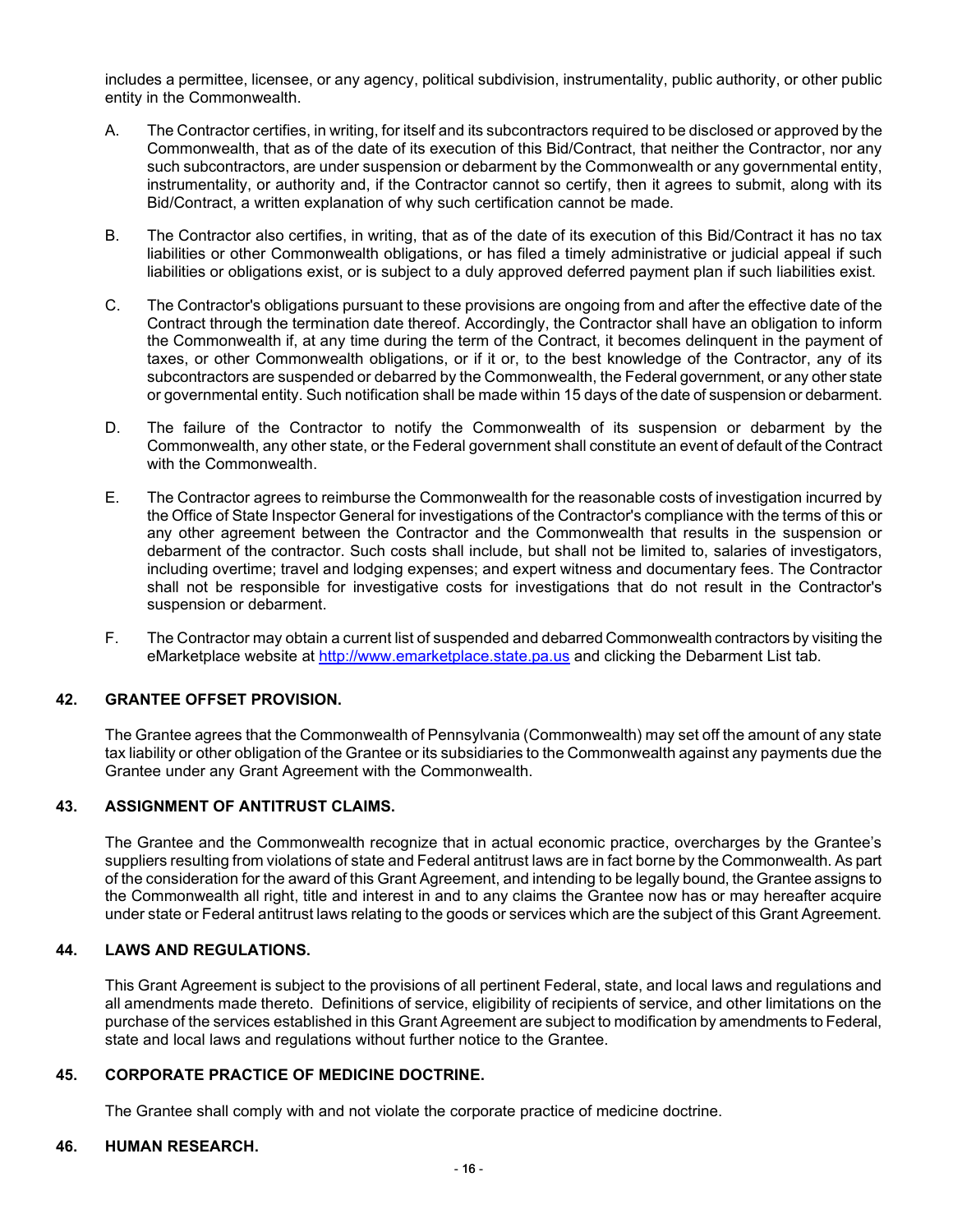The Grantee agrees that all human subject research (which includes but is not limited to the researcher obtaining identifiable private information or data through intervention or interaction with an individual) shall be prohibited unless the Grantee also certifies that prior written approval of its own or another Institutional Review Board (IRB) has been obtained or the research has been exempted, subject to all applicable laws, including but not limited to: 42 U.S. C. Section 3515(b) (relating to prohibitions on funding certain experiments involving human participants) and the regulations there under. Voluntary, informed consent of each subject shall be obtained. If the subject is a minor, or incompetent, the voluntary, informed consent of his or her legal guardian shall be required. The Grantee shall inform each potential subject prior to his or her consent that refusal will not result in the loss of any benefits to which the subject is otherwise entitled from the Federal government, the Commonwealth, the Grantee, any sub-grantee, or any third party insurer. Additionally, the Grantee agrees that all human subject research funded under this grant shall be submitted for review and approval to the Department of Health IRB on form number HD 1013F prior to the onset of research.

## **47. INTEGRATION CLAUSE.**

The parties agree that this Grant Agreement constitutes the entire Contract.

### **48. REPORTING REQUIREMENTS UNDER THE FEDERAL FUNDING ACCOUNTABILITY AND TRANSPARENCY ACT (FFATA).**

A. Registration and Identification Information

The Grantee must maintain current registration in the Central Contractor Registration [\(www.ccr.gov\)](http://www.ccr.gov/) at all times during which they have active Federal awards funded pursuant to this agreement. A Dun and Bradstreet Data Universal Numbering System (DUNS) Number [\(www.dnb.com](http://www.dnd.com/)) is one of the requirements for registration in the Central Contractor Registration.

The Grantee must provide its assigned DUNS number, and DUNS + 4 number if applicable, to the Commonwealth along with Grantee's return of the signed grant agreement. The Commonwealth will not process this Grant Agreement until such time that the Grantee provides this information.

B. Primary Location

The Grantee must provide to the Commonwealth the primary location of performance under the award, including the city, State, and zip+4. If performance is to occur in multiple locations, then the Grantee must list the location where the most amount of the grant award is to be expended pursuant to this Grant Agreement.

The Grantee must provide this information to the Commonwealth along with the Grantee's return of the signed Grant Agreement. The Commonwealth will not process this Grant Agreement until such time that Grantee provides this information.

C. Compensation of Officers

The Grantee must provide to the Commonwealth the names and total compensation of the five most highly compensated officers of the entity **if**--

- (1) the entity in the preceding fiscal year received—
	- (a) 80 percent or more of its annual gross revenues in Federal awards; and
	- (b) \$25,000,000 or more in annual gross revenues from Federal awards: and
- (2) the public does not have access to information about the compensation of the senior executives of the entity through periodic reports filed under section 13(a) or 15(d) of the Securities Exchanges Act of 1934 (15 U.S.C. 78m(a), 78o(d)) or section 6104 of the Internal Revenue Code of 1986.

If the Grantee does not meet the conditions listed above, then it must specifically affirm to the Commonwealth that the requirements of this clause are inapplicable to the Grantee.

The Grantee must provide information responding to this question along with the Grantee's return of the signed grant agreement. The Commonwealth will not process this Grant Agreement until such time that Grantee provides such information responding to this question.